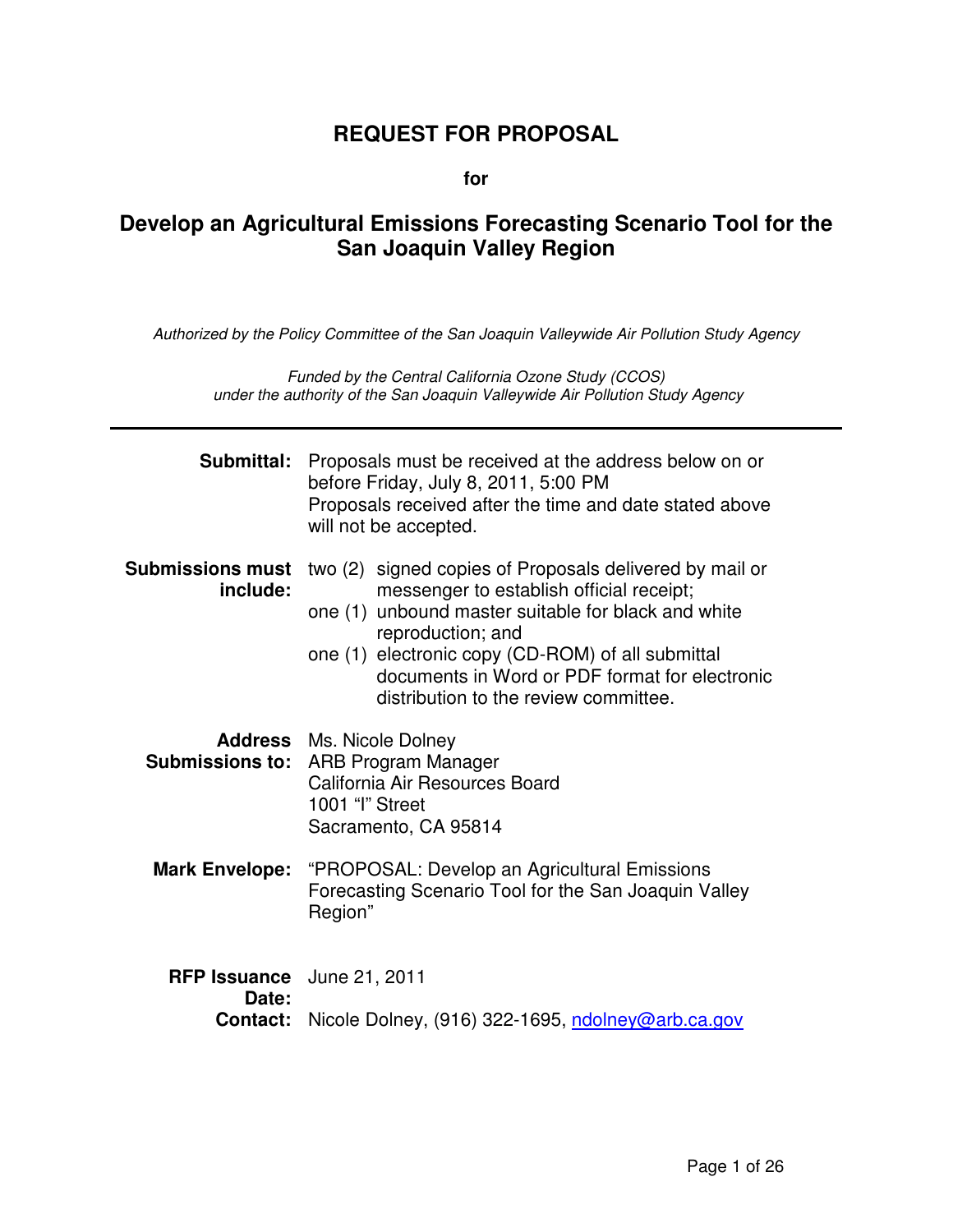# Contents of the Request for Proposal

| <b>Section</b>                      |                                                                                                                                                                                                                             | Page           |
|-------------------------------------|-----------------------------------------------------------------------------------------------------------------------------------------------------------------------------------------------------------------------------|----------------|
|                                     | 1. Introduction                                                                                                                                                                                                             | 3              |
|                                     | 2. Background                                                                                                                                                                                                               | 3              |
|                                     | 3. Project Description<br>3.1. Qualifying Statement<br>3.2. Objective<br>3.3. Scope of Work<br>3.4. Work Products/Deliverables<br>3.5. References                                                                           | $\overline{4}$ |
|                                     | 4. Project Schedule                                                                                                                                                                                                         | 13             |
| 5.                                  | <b>Budget</b>                                                                                                                                                                                                               | 13             |
| 6.                                  | <b>Required Qualifications</b>                                                                                                                                                                                              | 14             |
|                                     | 7. Project Direction<br>7.1. Management<br>7.2. Submittal of Results<br>7.3. Reporting Requirements<br>7.4. Involved Parties Responsibilities                                                                               | 16             |
|                                     | 8. Contents of Proposals                                                                                                                                                                                                    | 17             |
|                                     | 9. Submission of Proposals                                                                                                                                                                                                  | 20             |
|                                     | 10. Process<br>10.1 Addenda and Supplements to the RFP<br>10.2 Evaluation Criteria for Qualification for Respondents<br>10.3 Proposal Evaluation and Contractor Selection Process<br>10.4 Contract Negotiation and Approval | 21             |
| 11. Insurance                       |                                                                                                                                                                                                                             | 23             |
|                                     | 12. Data Ownership and Publication                                                                                                                                                                                          | 24             |
|                                     | 13. Confidential Information                                                                                                                                                                                                | 24             |
|                                     | <b>Exhibit A: Certification Regarding Debarment</b>                                                                                                                                                                         | 26             |
| Table 2: Sample Budget Summary Form |                                                                                                                                                                                                                             | 27             |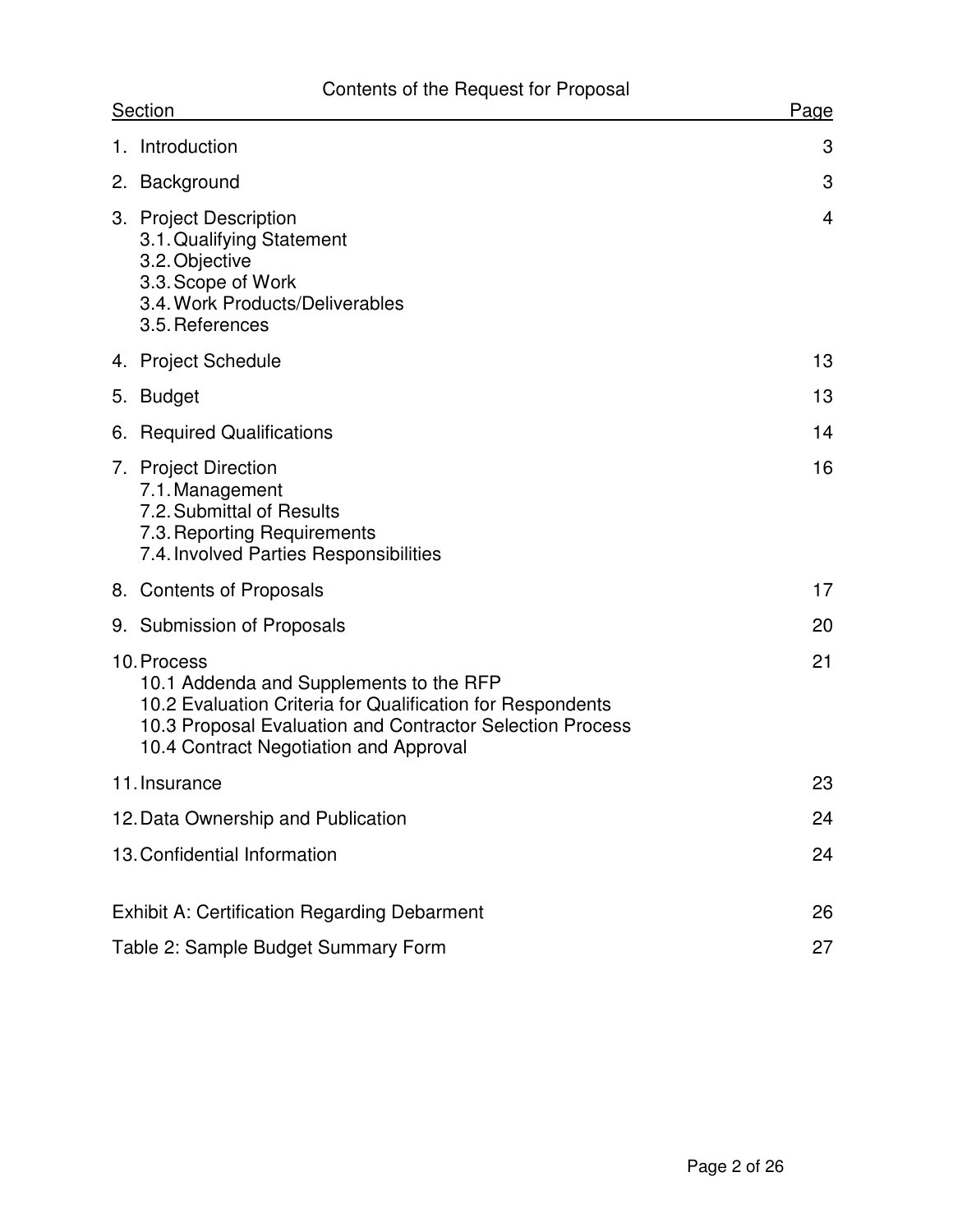#### **REQUEST FOR PROPOSAL**

#### **for**

## **Develop an Agricultural Emissions Forecasting Scenario Tool for the San Joaquin Valley Region**

#### **1. INTRODUCTION**

The Technical Committee of the San Joaquin Valleywide Air Pollution Study Agency (Study Agency) is issuing this Request for Proposals (RFP) to develop improvements to the CCOS-Domain emissions model for future year characterization of agricultural sector emissions within the San Joaquin Valley Air Basin. The Study Agency is the guiding body for the Central California Ozone Study (CCOS). The output from CCOS is intended to provide products to support the effective development of ozone attainment plans for Central California. Emission inventories are important inputs to attainment plans. The Study Agency has charge of evaluating the proposals, selecting a qualified contractor, and executing the contract.

This particular project will involve working with stakeholders in the agricultural community.

#### **2. BACKGROUND**

The ARB and local air districts are responsible for developing clean air plans to demonstrate how and when California will attain air quality standards established under both the federal and California Clean Air Acts. For the areas within California that have not attained air quality standards, the ARB works with air districts to develop and implement State and local attainment plans. Attainment plans contain many parts, including a baseline emissions inventory and an attainment demonstration, which generally involves complex modeling. The project solicited by this RFP is intended, in part, to improve emission inventories that are inputs to air quality models. Additionally, some areas of the state continue to have difficulty in achieving various ozone and PMrelated federal and state air quality standards, despite the implementation of control measures. The results of these analyses will ultimately provide guidance to air regulators as they consider strategies for improving air quality in future SIPs.

The San Joaquin Valleywide Air Pollution Study Agency, a joint powers agency that coordinates scientific research on air quality issues in Central California, is the sponsor of this project. The Study Agency's decision making body is a Governing Board consisting of one supervisor from each of the eight counties in the San Joaquin Valley. While the Study Agency employs no staff, its mission is guided by committees of state, federal, and district air agency staff, and public- and private-sector stakeholders. Its projects are typically carried out by contractors who are coordinated and managed by the staff of the California Air Resources Board (ARB) and SJVUAPCD. This project will be conducted by a contractor engaged by the Study Agency and guided by staff of the ARB and participating districts.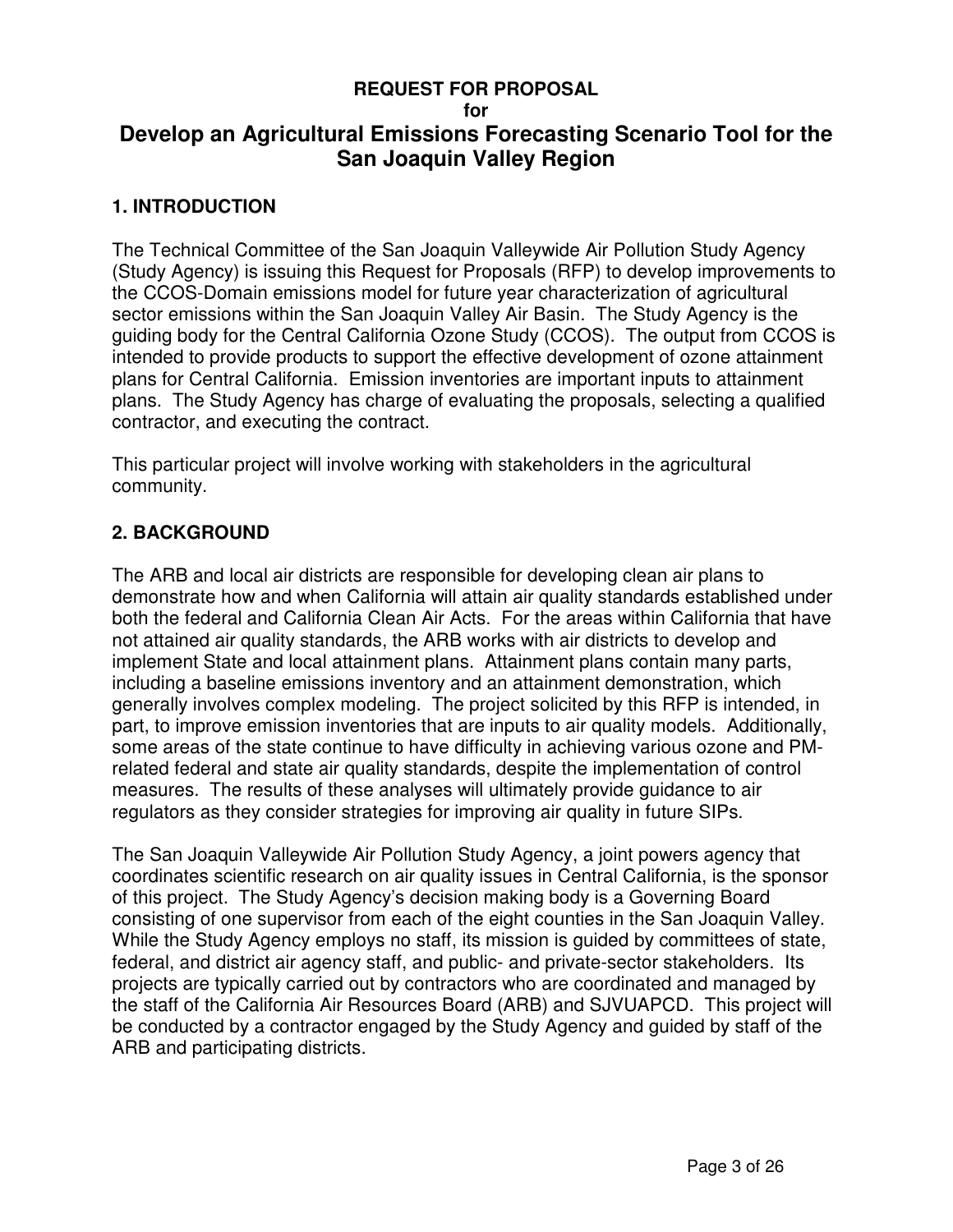### **3. PROJECT DESCRIPTION**

**3.1 Qualifying Statement**: It is understood that a detailed timeline for completion of this work cannot be developed until a contract is in place. Once this work plan has been approved by the Central California Air Quality Study (CCAQS) Policy Committee (PC) and a contract is in place, a detailed timeline will be developed in consultation with the CCAQS Technical Committee.

### **3.2 Objective:**

Future year emissions from agricultural activities is necessary for regional air quality modeling as well as consideration for regulatory and State Implementation Plan (SIP) development. Currently, however, the impacts from changes in land use, water availability, climate change, government policies, and economics are not very well characterized in agricultural emissions inventories. The objective of this project is to provide a method for forecasting emissions from agricultural emissions into the future. This not only involves estimating future activity for various sources but also characterizing how these impacts affect inventory characteristics like the future age and horsepower distribution of equipment.

### **3.3 Scope of Work:**

This study is comprised of four tasks. The first task involves a project kickoff meeting. Task 2 focuses on reviewing current methods and data, and providing improved methodology and data. The latter will involve determining what data exists and which best characterizes how agricultural emissions occur and are affected by changes in land use, water availability, climate change, government policies and economics. Eight source categories will be evaluated: pesticides, farming operations, unpaved road dust, fugitive windblown dust, managed burning and disposal, silage, off-road farm equipment and on-road agricultural trucks. These tasks will involve working closely with the Technical Committee and agricultural stakeholders to ensure proper characterization of the sources of interest.

### Task 1. Kickoff Meeting

At the start of the contract period, participate in person at a project kickoff meeting with ARB, the CCAQS Technical Committee, and agricultural stakeholders. This meeting may occur at the CalEPA headquarters in Sacramento or somewhere in the San Joaquin Valley (assume Fresno). The contractor will be responsible for documenting the discussions, concerns, action items, and outcome of this meeting, including identification of relevant data sources available from stakeholders. Based on the discussions at the kickoff meeting, prepare a draft work plan and submit it to the Technical Committee for review and comments. The work plan will include a QA/QC plan that the contractor will implement through the course of the project to ensure that all data and work products from all tasks conducted in this project are accurate and error free. Responding to the comments provided, prepare and submit a final work plan.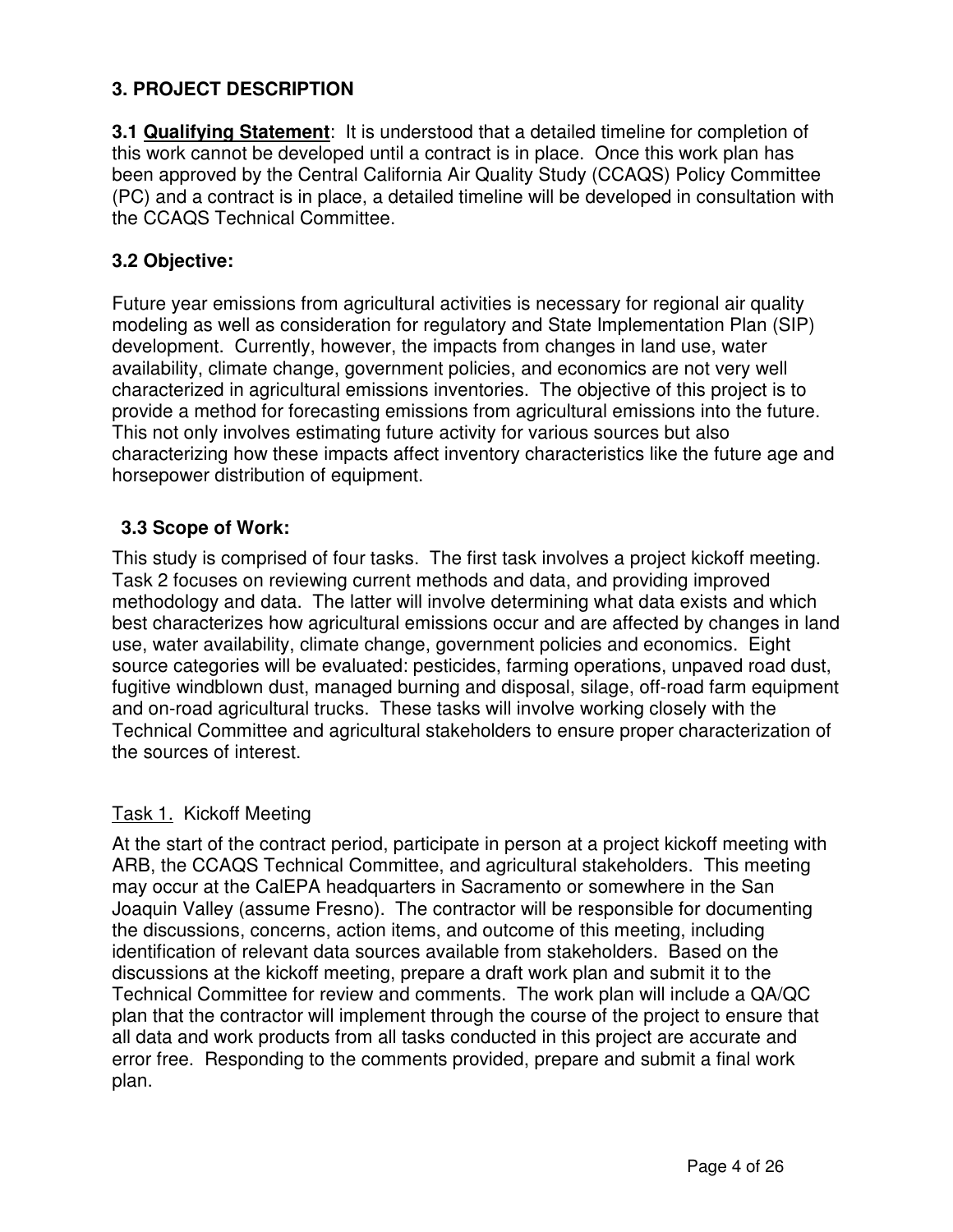Task 2. Determine Inventory Forecasting Methods and Collect Scenario Tool Forecasting Data

Emissions from agricultural sources are important to characterize into the future. The objective of this task is to determine the methods and collect the data needed for forecasting emission-category-specific scenarios of interest.

Task 2a (Review available methodologies and tools). This will include identifying and evaluating existing models and studies that assess the impact of forecasting variables including sector growth, land use changes, water availability, climate change, economics and government policies on agricultural emissions and activities (**Note***: With regard to determining, reviewing, or selecting variable-specific forecasting methods and data, respondents should utilize ag-sector-recognized experts in the corresponding subject areas such that the data and methods utilized in this project can withstand scientific peer review and also be supported by all stakeholders involved for regulatory decision making*). Other relevant impacts may be considered. The resulting impacts could be by, but are not limited to, commodity, farm size, or region specific. Reconcile the information collected with historical impacts of these same forcing functions. Produce a draft document of the recommended methodologies and necessary data for review and approval by the project manager. Once approved, the methods, tools, and data selected under this task will be detailed in a Task 2 Technical Formulation Document that will clearly describe how they will be integrated into a forecast tool to be developed under Task 3.

Task 2b (Collect data). Following project manager approval of the Task 2a Technical Formulation Document, collect the data required by the methods identified in sub-task 2a, above, to forecast agricultural-emissions–category-specific scenarios for emissions occurring on the farm or via and transport to and from the farm. Data proposed for use under this project should give preference to high quality, freely available, routinely updated public data that the project sponsors can update in the future. Exceptions to this should be clearly noted by the contractor in the Technical Formulation Document (i.e. prior to data collection or methodology selection). For purposes of bidding on this proposal, the primary inventories for which updated forecasting factors (i.e. reflecting the effects of sector growth, land use changes, water availability, climate change, economics and government policies on agricultural emissions and activities) will be developed are:

| Category                                                             |
|----------------------------------------------------------------------|
| PESTICIDES/FERTILIZERS - AGRICULTURAL PESTICIDES                     |
| FARMING OPERATIONS - TILLING DUST                                    |
| FARMING OPERATIONS - HARVEST OPERATIONS - DUST                       |
| <b>FARMING OPERATIONS -LIVESTOCK HUSBANDRY</b>                       |
| UNPAVED ROAD DUST -UNPAVED ROAD TRAVEL DUST- FARM ROADS              |
| UNPAVED ROAD DUST - UNPAVED TRAFFIC AREAS - AGRICULTURE              |
| FUGITIVE WINDBLOWN DUST -DUST FROM PASTURE LANDS                     |
| FUGITIVE WINDBLOWN DUST - DUST FROM AGRICULTURAL LANDS (NON-PASTURE) |
| MANAGED BURNING AND DISPOSAL - AGRICULTURAL BURNING - FIELD CROPS    |
| MANAGED BURNING AND DISPOSAL - RANGE IMPROVEMENT                     |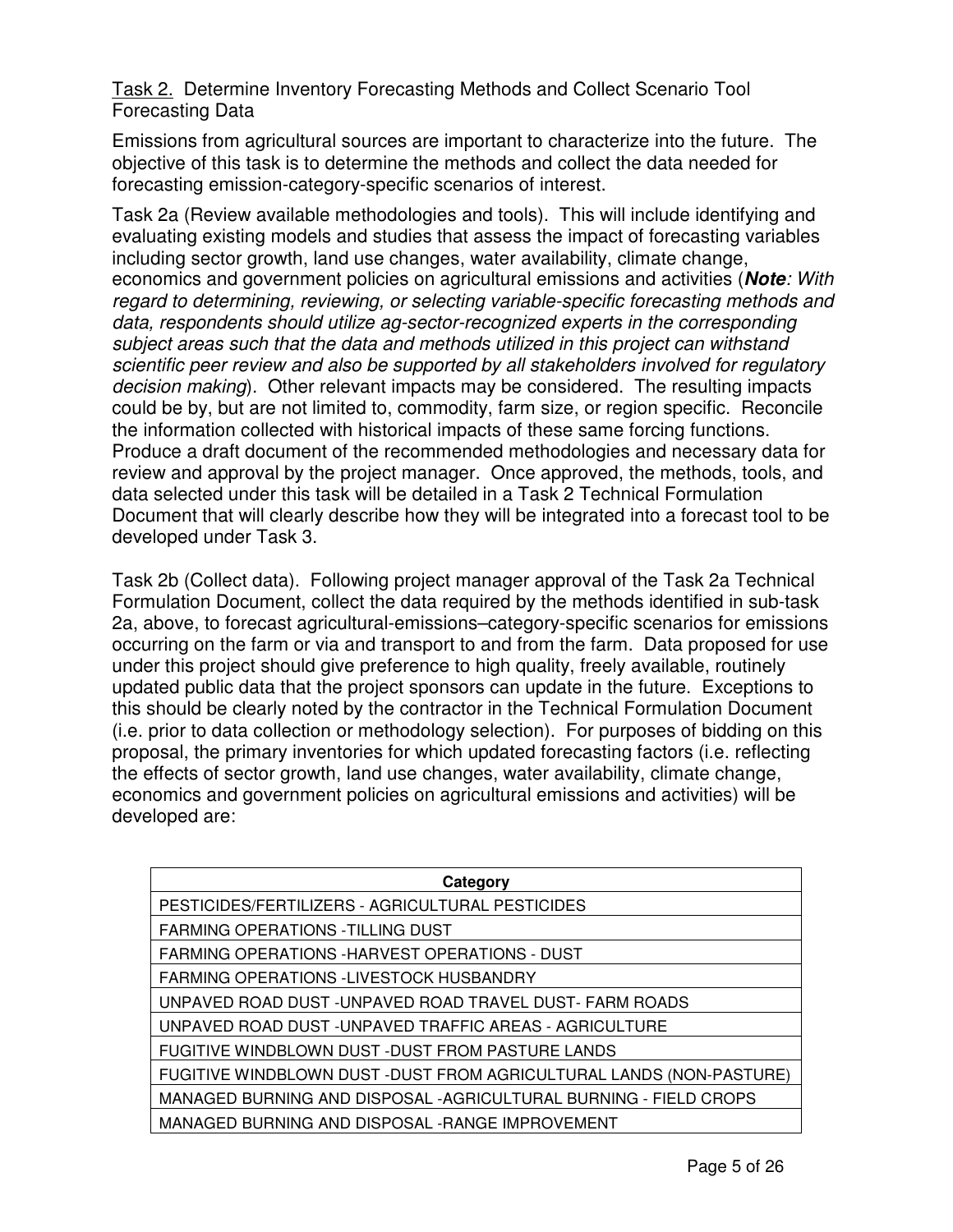| MANAGED BURNING AND DISPOSAL - AGRICULTURAL BURNING - PRUNINGS           |
|--------------------------------------------------------------------------|
| MANAGED BURNING AND DISPOSAL -WEED ABATEMENT                             |
| SILAGE                                                                   |
| FARM EQUIPMENT - AGRICULTURAL EQUIPMENT (Mobile, Stationary and Portable |
| including AG IRRIGATION ENGINES)                                         |
| AGRICULTURAL TRUCKS (On-Road)                                            |

The final list of categories to be address under the contract will be determined under Task 1 (which may or may not include changes to the list above).

Review of forecasting methodologies will include, but is not limited to, analyzing the existing forecasted emissions inventories, and collecting and reviewing information for potential emission category- and forecasting-variable-specific surrogates for forecasting of emissions from the sources under forecasting variable conditions The contractor will propose a "recommended" methodology for updating forecasts that best describes the source and conditions represented by the corresponding forecasting variables.

For informational and background purposes, proponents should be aware that agricultural activity is accounted for in various ways with the emission inventories maintained by the California Air Resources Board (ARB). Some of the methodologies describing current emission estimation development as well as growth information can be found in the links below:

| <b>Links/References</b>                                                                                                                                                                                                 |  |  |  |  |
|-------------------------------------------------------------------------------------------------------------------------------------------------------------------------------------------------------------------------|--|--|--|--|
| <b>Pesticides/Fertilizers</b>                                                                                                                                                                                           |  |  |  |  |
| http://www.arb.ca.gov/ei/areasrc/arbsolevapagnagpest.htm                                                                                                                                                                |  |  |  |  |
| http://www.arb.ca.gov/ei/areasrc/fullpdf/full6-4.pdf                                                                                                                                                                    |  |  |  |  |
| <b>Farming Operations</b>                                                                                                                                                                                               |  |  |  |  |
| 2003 methodology estimates PM10 based on 2000 CDFA harvested acreage:<br>http://www.arb.ca.gov/ei/areasrc/arbmiscprocresfarmop.htm<br>Draft update is in development, using 2008 harvested acreage.                     |  |  |  |  |
| 2003 methodology estimates PM10 based on 2000 CDFA harvested acreage<br>http://www.arb.ca.gov/ei/areasrc/onehtm/one7-5.htm<br>Draft update is in development, using 2008 harvested acreage.                             |  |  |  |  |
| ISOR: http://www.arb.ca.gov/regact/lcaf05/isor.pdf<br>Livestock Husbandry:<br>http://o3.arb.ca.gov/ei/areasrc/fullpdf/FULL7-6.PDF<br>Livestock Population Methodology: http://www.arb.ca.gov/ei/areasrc/lstkpopmeth.pdf |  |  |  |  |
| <b>Unpaved Road Dust</b>                                                                                                                                                                                                |  |  |  |  |
| 1997 ARB methodology estimates PM10 based on 1993 CDFA harvested acreage:<br>http://www.arb.ca.gov/ei/areasrc/ONEHTM/ONE7-11.HTM<br>Draft update is in development, using 2008 harvested acreage.                       |  |  |  |  |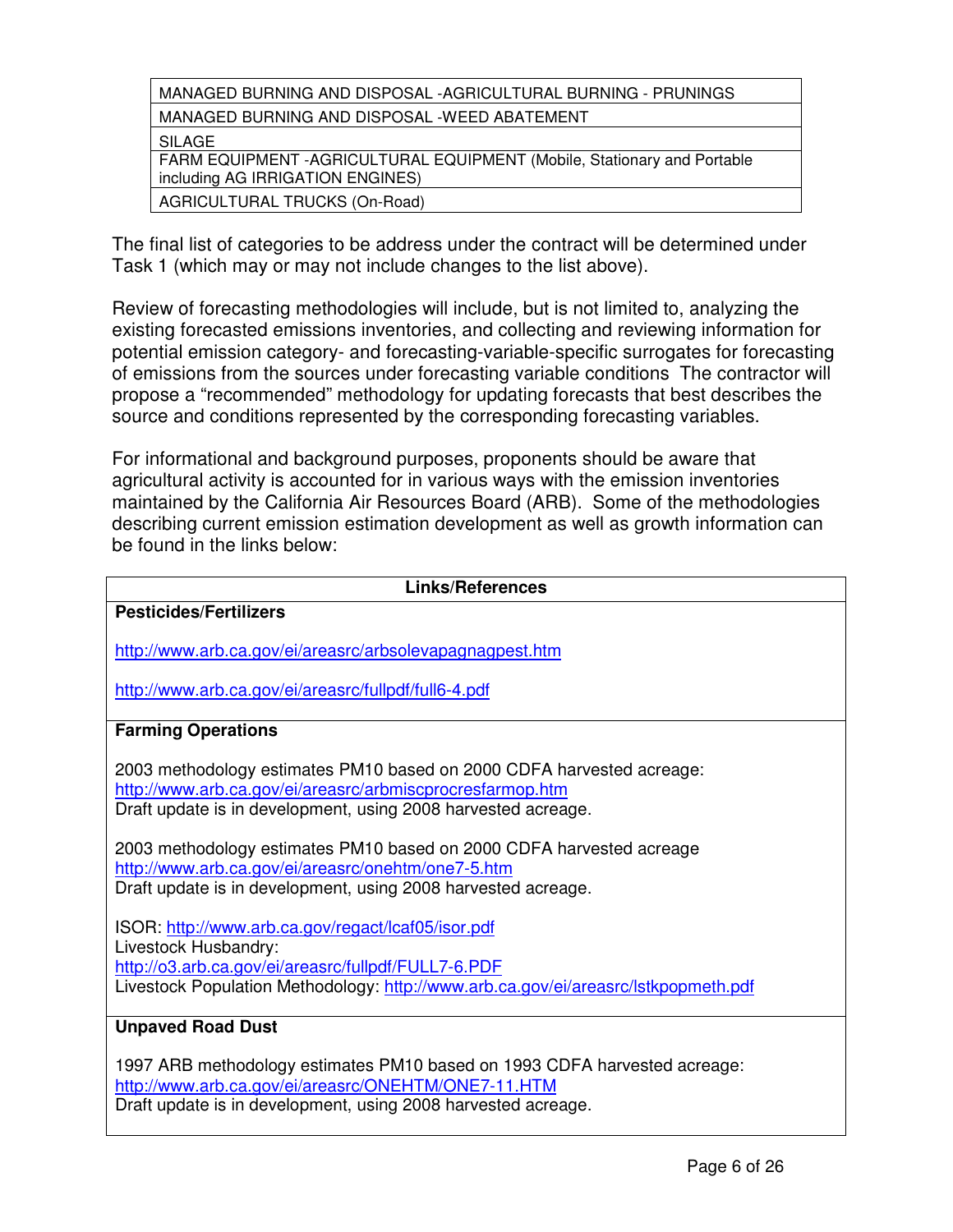2003 SJV methodology, data vintage varies by source category: http://www.arb.ca.gov/ei/areasrc/districtmeth/sjvalley/unpavedtrafficmethodology.pdf

http://www.arb.ca.gov/ei/areasrc/fullpdf/full7-13.pdf

Updates in progress.

#### **Fugitive Windblown Dust**

Currently posted ARB method for both pasture and non-pasture: http://www.arb.ca.gov/ei/areasrc/fullpdf/full7-12.pdf

Methodology is currently being revised. Only minor method revisions expected, with acreage updates being the most significant changes to the major agricultural areas. The sources of acreage revisions can be found at:

http://www.nass.usda.gov/Statistics\_by\_State/California/Publications/AgComm/Detail/index.asp

#### **Managed Burning**

ARB's methodology for estimating emissions for agricultural burning can be found on the following website under "Agricultural Burning and Other Managed Burns":

http://arb.ca.gov/ei/see/see.htm

ARB's May 2010 staff report on San Joaquin Valley agricultural burning program can be found at:

http://www.arb.ca.gov/smp/district/arbstaffreport.pdf

Information on ARB's agricultural burning forecasts and Sacramento Valley acreage allocations can be found at:

http://www.arb.ca.gov/smp/met/met.htm

ARB's Smoke Management Program: http://www.arb.ca.gov/smp/smp.htm

Some studies related to agricultural burning *[I haven't been tracking any ongoing studies]*: "Creating a Statewide Spatially and Temporally Allocated Agricultural Burning Emissions Inventory Using Consistent Emission Factors" (http://www.arb.ca.gov/research/apr/past/99- 714.pdf )

"Atmospheric pollutant emission factors from open burning of agricultural and forest biomass by wind tunnel simulations" ( http://www.arb.ca.gov/research/apr/past/a932-126a\_1.pdf

http://www.arb.ca.gov/research/apr/past/a932-126b\_1.pdf http://www.arb.ca.gov/research/apr/past/a932-126a2.pdf http://www.arb.ca.gov/research/apr/past/a932-126b2.pdf http://www.arb.ca.gov/research/apr/past/a932-126c2.pdf http://www.arb.ca.gov/research/apr/past/a932-126\_3.pdf )

"2002 Fire Emission Inventory for the WRAP Region – Phase II" http://www.wrapair.org/forums/fejf/documents/WRAP\_2002\_PhII\_EI\_Report\_20050722.pdf

"Review of Agricultural Crop Residue Loading, Emission Factors, and Remote Fire Detection" http://wrapfets.org/pdf/Ag\_burning\_tech\_memo\_20100503.pdf

"Development of 2000-04 Baseline Period and 2018 Projection Year Emission Inventories"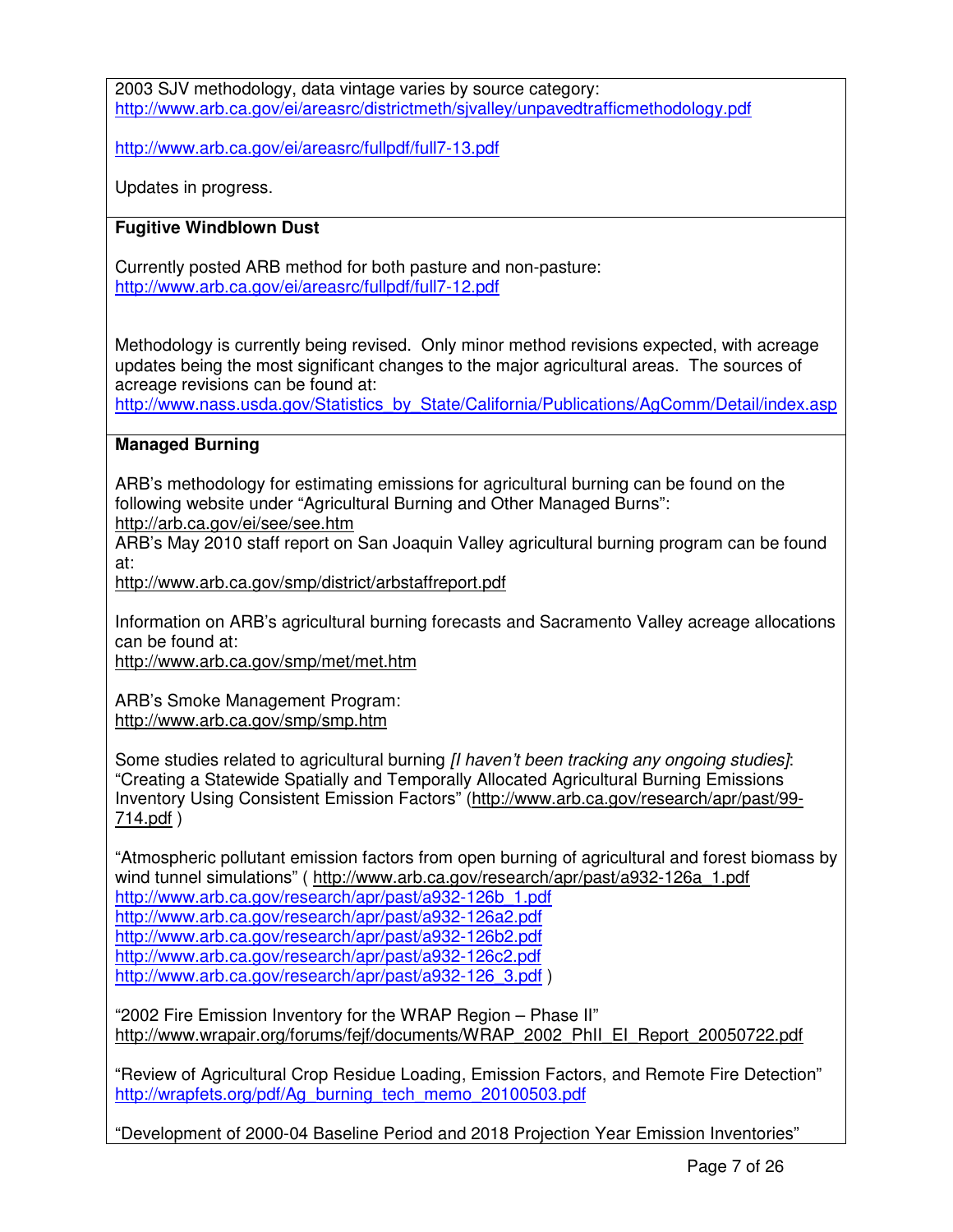#### http://www.wrapair.org/forums/fejf/documents/task7/Phase3-4EI/WRAP\_Fire\_Ph3-4\_EI\_Report\_20070515.pdf

#### **Silage**

Update in progress.

#### **Agricultural Equipment**

This inventory currently being developed. A survey of farm equipment that will be used as a basis for the inventory can be found at http://www.arb.ca.gov/ag/agtractor/agtractor.htm

#### **Agricultural Trucks**

http://www.arb.ca.gov/regact/2010/truckbus10/truckbusappg.pdf http://www.arb.ca.gov/msprog/onrdiesel/ab1085compliance.htm

Other work related to agricultural activity is accounted for in various ways with the emission inventories maintained by the California Air Resources Board:

• The Farmland Mapping and Monitoring Program (FMMP) produces maps and statistical data biannually to analyze impacts on California's agricultural resources. FMMP crop acreage is currently the growth surrogate for fugitive dust from unpaved farm roads, ag harvest and land preparation. Details on the FMMP can be found at:

http://www.conservation.ca.gov/dlrp/fmmp/Pages/Index.aspx .

• An ERG contract that surveyed a number of economic sectors including agriculture. http://www.arb.ca.gov/msprog/moyer/fleet\_mod/Off-Road\_Equipment\_Population\_report.pdf

New tools are under development elsewhere that can complement this project to further improve the characterization of agricultural sector emissions, including:

- CCOS PROJECT #1 (Development of a CCOS-Domain Emissions Model for Period-Specific, Grid-Cell Specific Characterization of Agricultural Sector Emissions within the San Joaquin Valley Air Basin); the contractor for CCOS Project #2 (i.e. the project described in this RFP) will be required to collaborate with the contractor for CCOS Project #1;
- A San Joaquin Valley travel demand model currently under development by UC Davis will provide a tool for relating land use to travel demand in the SJV Air Basin – the accuracy of this model's results could increase with better agricultural activity data.
- A Caltrans-funded model under development at UC Irvine that will provide forecasts of statewide goods movement activity by commodity and mode – finer data on agricultural activity will lead to more accurate forecasts for SJV when this model is applied.
- By 2012, the California Department of Water Resources (DWR) will develop a regulation for agricultural water measurement and guidebooks to assist urban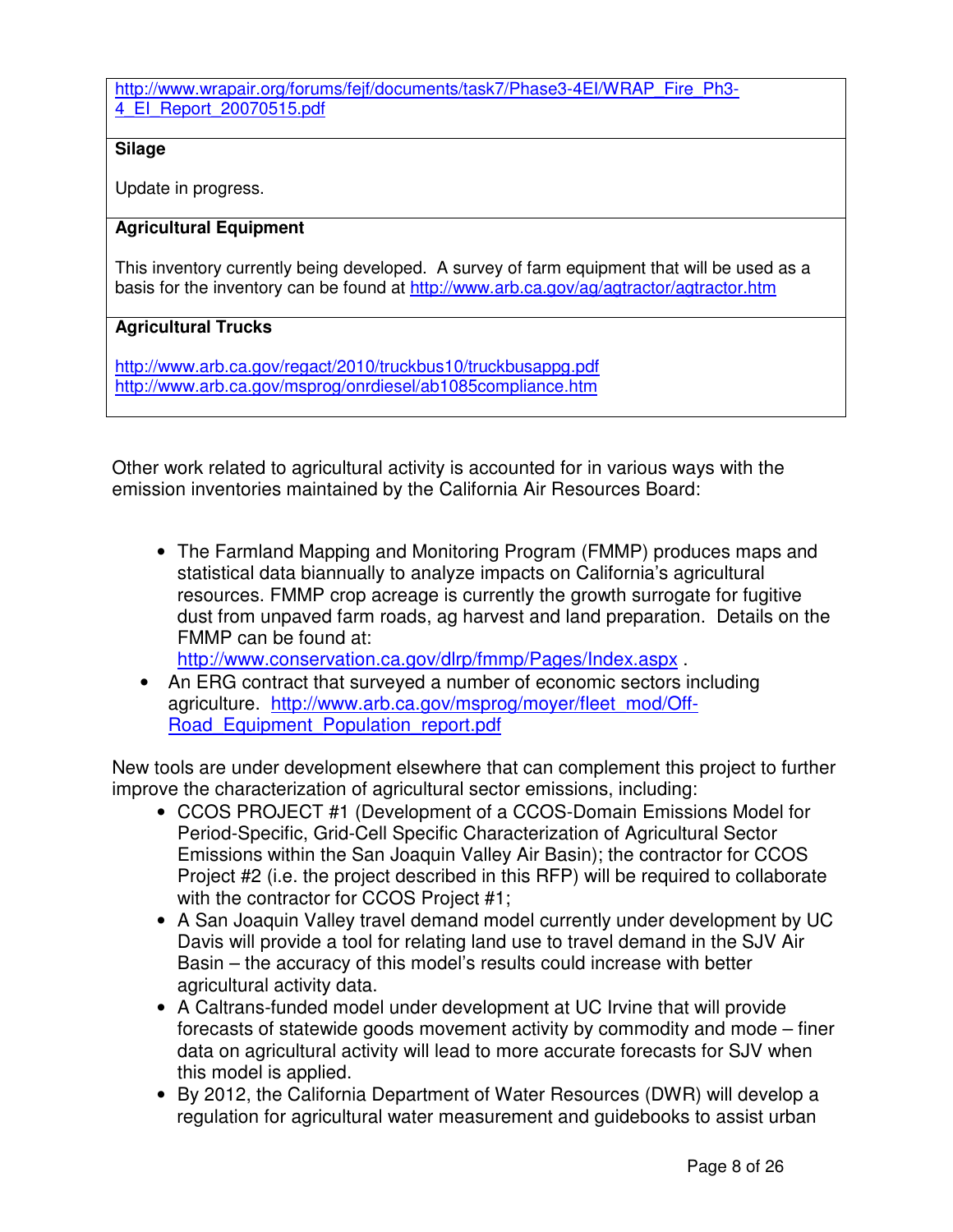and agricultural water suppliers to prepare water management plans and comply with SB X7-7.

• UC Davis' CALVIN model integrates economic and engineering aspects of California's future water supply, with explicit economic values for agricultural and urban water use for 2020 land use and population.

Upon completion of Task 2, the contractor will participate in a conference call with the project manager and other stakeholders prior to starting on Task 3. It may be feasible to conduct elements of Task 3b in parallel with Task 2, e.g. for emission categories having forecasting methodologies and data that have been approved by the project manager. If the recommendations from Task 2b involve collecting additional forecasting data via field programs or product licensing fees the contractor will provide a recommended data collection work plan for approval, including a clear justification of the need for a data collection effort and an estimate of how much time, resources, or funds will be allocated to this effort from the available project funds. Deliverables from Task 2 will include:

- Draft and final findings documents regarding recommended methods and data;
- A field data collection plan, if additional work such as purchasing licensed data or software or conducting a survey is deemed necessary;
- A technical formulation document detailing the specific methods developed- and data collected under this task. This should be a technical document that provides very clearly written details of the data used as well as the methods/formulations to be incorporated into the forecast scenario tool framework under Task 3. This document will be incorporated as an appendix to the system user guide under Task 3.
- An organized archive of all data (and associated pre-processing routines) collected under Task 2 to be integrated into the system under Task 3.
- Draft system architecture design for the scenario tool developed in consultation with project manager.

In the proposal as well as the Task 2 documentation, the contractor should clearly indicate whether proposed data are proprietary (and the cost, if proprietary) or freely and publicly available as well as the associated quality and update frequency. As mentioned under sub-task 2b, preference should be given to representative, high quality data sources that are publicly available at no charge and can be routinely updated by the project sponsors in the future. Any processing software required to conduct such updates will be considered part of the deliverables of this contract.

Task 3. Develop a Forecasting Scenario Tool Framework

*Proposals should detail proponent's experience with emission model- and emissions forecasting tool development, specific system architectures, and whether a new system will be developed from scratch versus whether existing systems are proposed for modification. Any and all source code associated with the delivered system will be part of the deliverable from this task. Proponents should also address the robustness of the proposed system (e.g. computational efficiency and data capacity). The final delivered*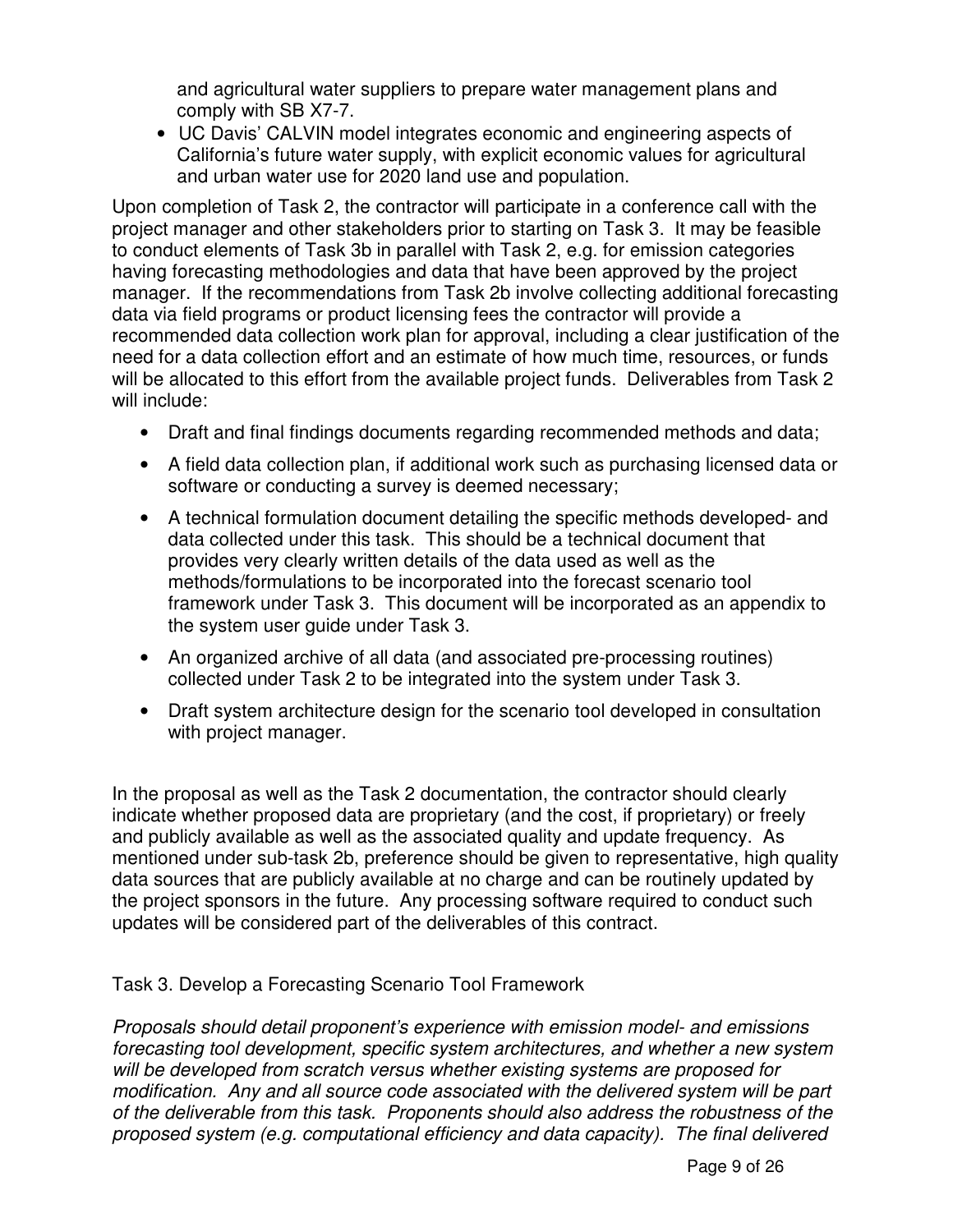*system under this task should be fully capable of processing and storing emissions data for all ag-related source categories within the State of California. Also, note that the contractor will be required to work collaboratively with the project manager and contractor for Project #1, "Development of a CCOS-Domain emissions model for periodspecific, grid-cell-specific* characterization of agricultural sector emissions within the San Joaquin Valley Air Basin"

Task 3a (System Design). This task should be conducted in parallel with developing the technical formulation document under Task 2a due to the time constraints of this project. Prior to embarking on model development, under this task the contractor will discuss user needs and the proposed system architecture with the project manager and the Technical Committee. The outcome of these discussions will be the development of a draft system design document for review by the project sponsors. It should be noted that the use of this model will not be limited to only the emission categories covered under Task 2, but the model should be designed in such a way that emissions from a broader range of categories can also be subjected to forecasting scenarios in the future, given the necessary inputs. Additionally, the contractor should work collaboratively with the project manager and contractor for Project #1, "Development of a CCOS-Domain emissions model for period-specific, grid-cell-specific characterization of agricultural sector emissions within the San Joaquin Valley Air Basin", to ensure that the systems developed under each project are complementary. The resulting system, including full system documentation and well documented computer code, will allow the project sponsors to modify, update, distribute, and maintain it freely in the future once the contract is completed (documentation should be included to facilitate this). Hence, software for which project sponsors are familiar with and/or have access to is preferred. Preference will be given to license-free, high quality, publicly available software platforms. As part of the interaction, the contractor will hold a conference call with the CCAQS Technical Committee to discuss a proposed system architecture (system design, data flow, needed functionality, etc) for Task 3 work elements. Based on comments provided by the Technical Committee on the draft document, the contractor will implement modifications to the design/architecture and work plan. This task also involves using the data collected in Task 2 to develop model inputs.

Task 3b (System Development). Elements of this task *may* be conducted in parallel with Task 2 due to the time constraints of this project with project manager authorization. Based upon Task 3a, in this task the contractor will develop a draft (working beta) and final emissions model that includes the capability to forecast SJV's agricultural activity emissions as a function of land use changes, water availability, agricultural-sector economy, government policies, climate, and any other impacts approved by the project manager.

A working, beta version of the system using test data will be installed and tested on the project manager's systems for use, feedback, and modification prior to the completion of this task. The model will also be checked for emission estimation accuracy and processing efficiency. A final working version of the system plus documentation will be the final deliverable for this task. It will be necessary to work with the appropriate ARB staff to develop a model that can use ARB inventory inputs and provide outputs that are compatible with ARB emission inventory databases.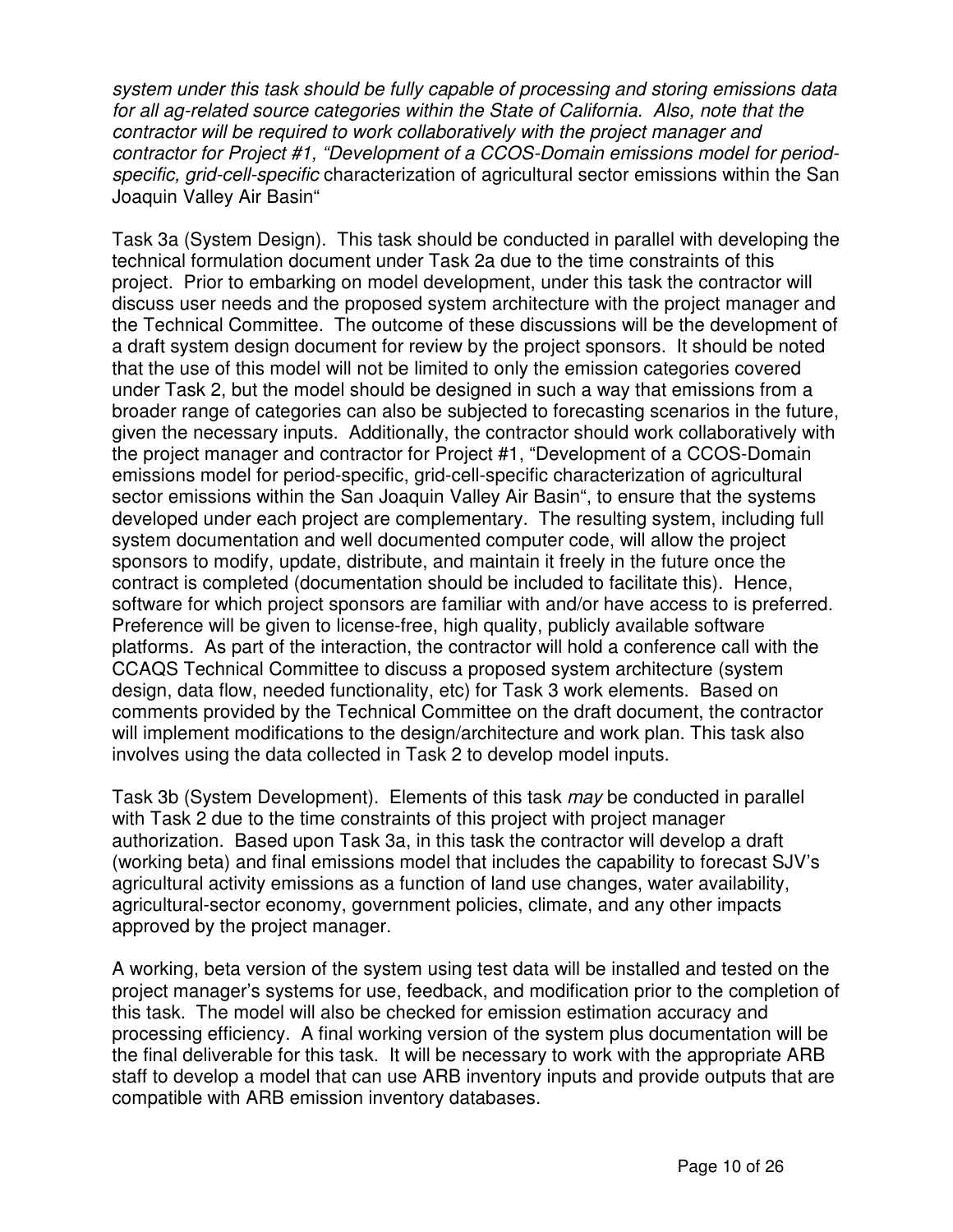Task 3c (System Implementation). Under this task the final emissions forecasting scenario tool developed under Task 3b will be populated by the contractor with the appropriate data inputs. The inputs will include information collected in Task 2. It is important to note that use of this model will not be limited to only the emission categories covered under Tasks 1 and 2. As a result, the system should be designed in such a way that emissions from a broad range of categories can also be estimated, given the necessary inputs. The resulting emission estimates produced by the system will be quality assured for reasonableness and accuracy.

Task 3d. This element involves coordination and conference calls with ARB, agricultural stakeholders, the San Joaquin Valley Air District, and other CCOS stakeholders during model development (including PIs from other CCOS projects such as Project #1, "Development of a CCOS-Domain emissions model for period-specific, grid-cell-specific characterization of agricultural sector emissions within the San Joaquin Valley Air Basin").

The final deliverable of Task 3 is a functional, freely distributable emissions forecasting scenario tool, any related input processors, and final system documentation (system design documentation, technical formulation documents, user guides, etc), including any and all related source code and necessary inputs, to characterize agricultural sector emissions into the future.

In addition to being used by CARB for inventories associated with regional air quality modeling, the results of this project will be applied to the models developed for SJV and the statewide goods movement model to improve the forecasts generated by those models in relation to agricultural activity.

### Task 4. Summarize Findings

Summarize the findings of tasks 1, 2 and 3 in a draft technical memorandum. Task 4 will include QA/QC results that were implemented through the course of the project to ensure that all data and work products from all tasks conducted in this project are accurate and error free.

In addition to a draft technical memorandum the contractor will prepare a manuscript of the findings in Tasks 2 and 3 which will, at ARB's discretion, be submitted to an appropriate professional journal for peer review and possible publication.

#### **3.4 Work Products/Deliverables**

**Initial Kickoff Meeting:** As described in Task 1, the contractor will meet with the CCAQS Technical Committee in person in Fresno or Sacramento as determined by the project manager to discuss the overall plan, details of performing the tasks, the project schedule, items related to personnel or changes in personnel, and any issues that should be resolved before work can begin.

**Tasks 2 and 3 Meetings:** Tasks 2 and 3 will both require a great deal of collaboration and coordination with ARB, the Technical Committee, agricultural stakeholders, and the contractor select for CCOS Project #1, "Development of a CCOS-Domain emissions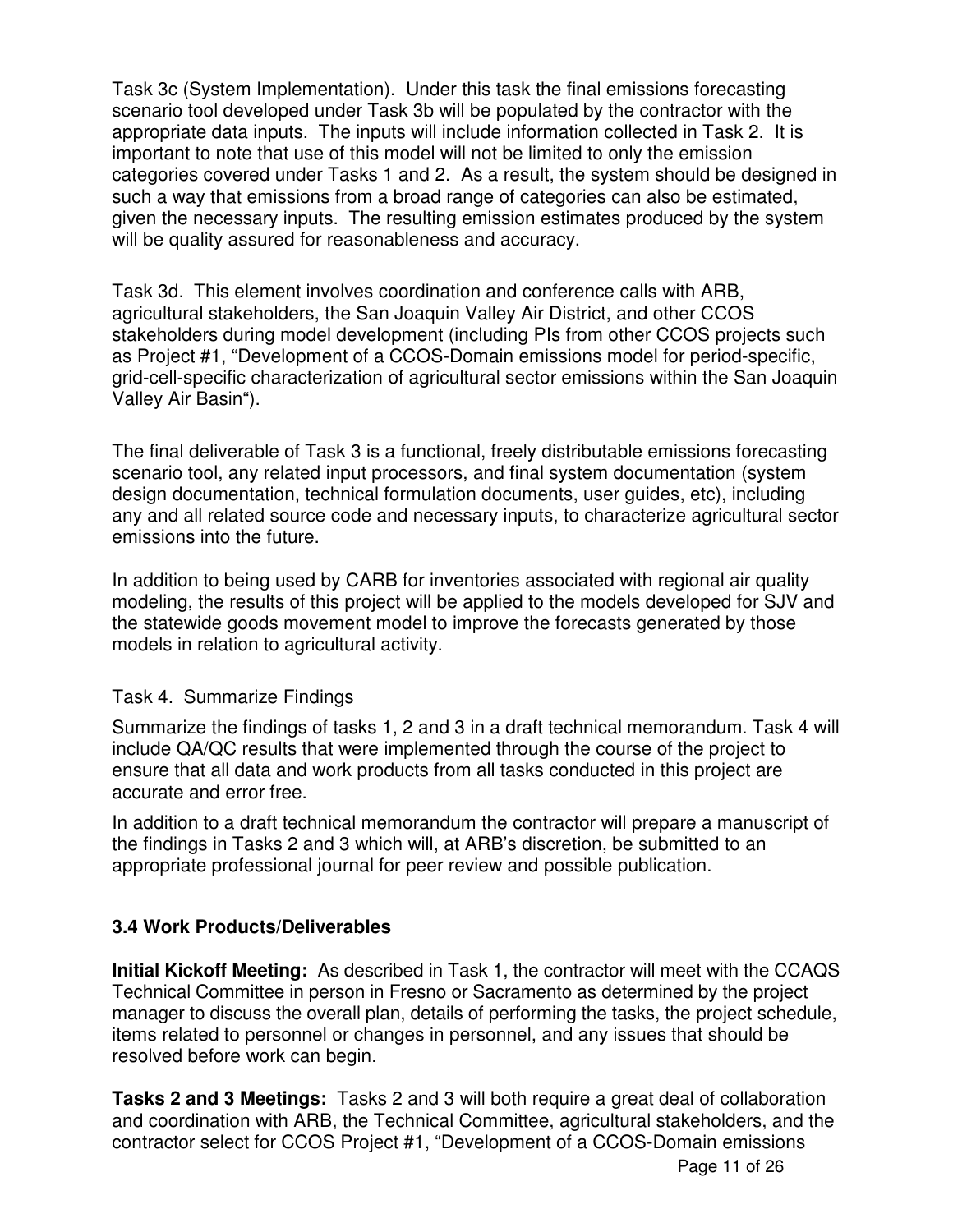model for period-specific, grid-cell-specific characterization of agricultural sector emissions within the San Joaquin Valley Air Basin".

**Phase 1 Findings Conference Call:** As described in Task 4, the contractor will discuss via telephone with the CCAQS Technical Committee the findings of Tasks 2 and 3. All tasks are to be approved by the ARB Program Manager in consultation with the CCAQS Technical Committee.

**Final Project Meeting:** The contractor will meet with the CCAQS Technical Committee in person in Sacramento to present the analyses and results of the three tasks. In addition to presenting the inputs, results and final model the contractor will install and test the model on ARB's computers.

**Progress Reports:** The contractor will provide progress reports every month via email to the Project Manager. The progress report will include:

- Funds spent and remaining by sub-task;
- Hours used and remaining by sub-task;
- Current status of work products and deliverables;
- Problems encountered:
- Future work; and
- Brief summary of any meetings, including list of attendees.

The contractor will participate in conference calls to discuss the progress reports when requested by the Project Manager.

**Data and Written Documentation:** Written documentation will include:

- Work plan (Task 1; draft and final)
- Recommended Methodology (Task 2; draft and final)
- Field data collection plan, if necessary (Task 2);
- Technical formulation document (Task 2);
- All project-related data (Task 2);
- System Design Document (Task 3a; draft and final);
- All System Documentation (Task 3; draft and final);
- Draft Summary of Findings (Task 4)
- Final Summary of Findings (Task 4)
- Interim, Draft and Final Reports, including QA/QC plan and results (Task 4)

**Software and Systems**: Data processing and computer system deliverables will include:

- All data processing routines (Task 2 and Task 3);
- Preference of data sources and software unencumbered by proprietary licensing and fees;
- Complete source code
- Beta and working scenario tool (Task 3b; beta and final);
- System installation and testing on project manager's systems (Task 3b);
- Loaded scenario tool (Task 3c with Task 2 data incorporated);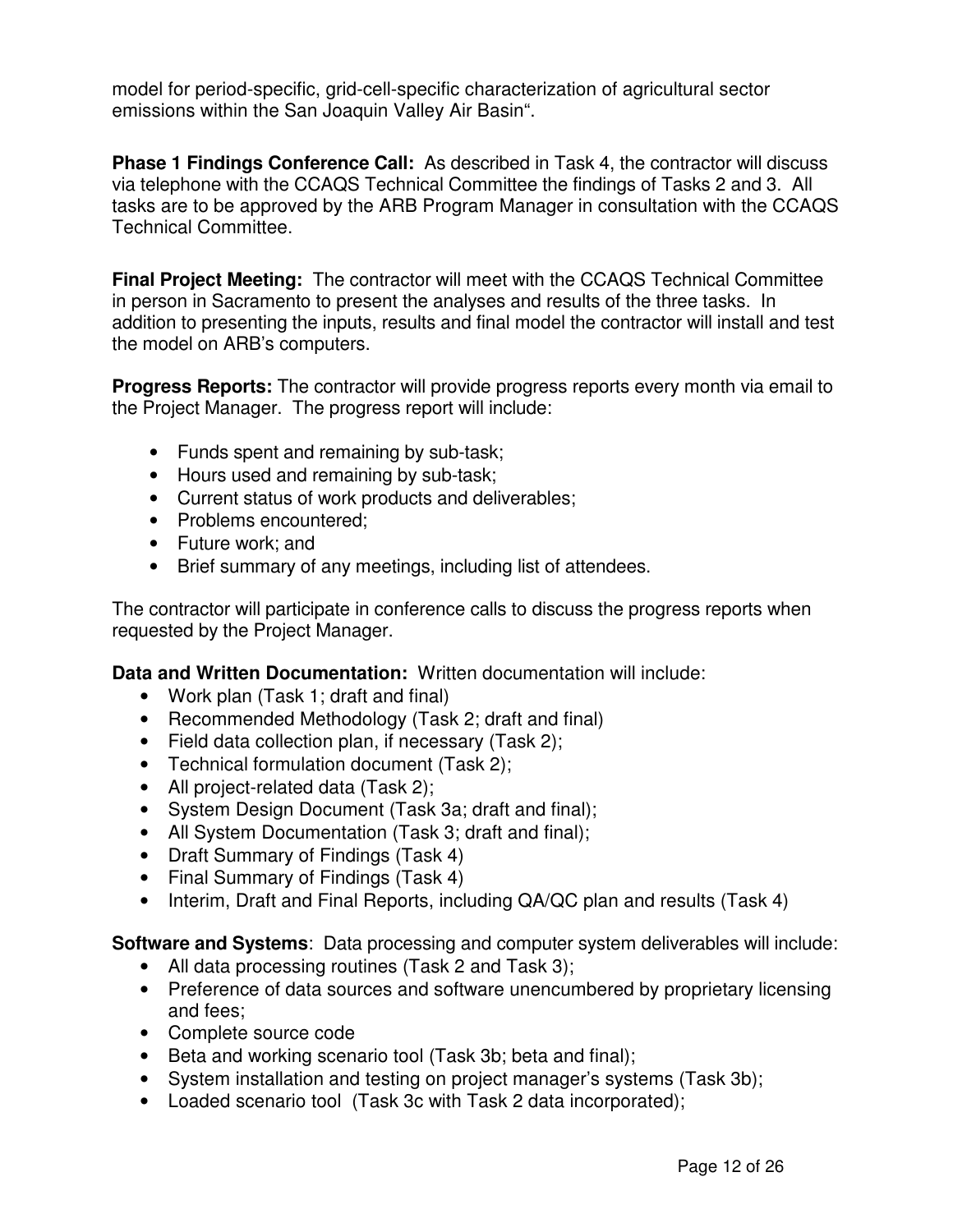**Electronic Data Submittal:** The contractor shall provide any and all data developed or used in this project to the Study Agency in a format specified by the project manager. Reports will be provided to the Study Agency in a format specified by the Study Agency using Microsoft Office 2010 Professional software (Word, Excel or Access).

**Draft Final Report:** The Contractor shall deliver to the Study Agency an electronic copy of a draft final report for review by staff.

**Copies of Final Report:** Upon approval of the Final Report by the Study Agency, the Contractor shall deliver to the Study Agency five bound copies and one unbound copy of the final report incorporating all final alterations, additions and appendices. The Contractor shall also deliver an electronic copy of the final report produced in Microsoft Office 2010 Professional. The report shall also include a bibliography of data sources referenced or used to support the evaluation and completion of tasks. The Study Agency may request that a copy of these reference documents accompany the final report in order to provide complete documentation of the report.

**Invoices and Progress Reports:** The contractor shall submit invoices in one of two ways: 1) hard copy in triplicate or 2) via email using MS Word. Invoices shall be prepared in the format used by the Study Agency, which will be provided. The invoices must list the contract number and shall itemize all expenses (including equipment costs) incurred during the payment period completed. Each item in the invoice shall correspond to one of the tasks. Direct labor charges and subcontractor and contractor charges shall be subdivided into the number of hours spent by each staff classification (e.g., Senior Scientist, Research Assistant) for the invoice period.

The contractor will be paid for the payment period when the invoice and a progress report are deemed by the Study Agency to reflect work done in accordance with the contract. Ten percent (10%) of each invoice payment will be withheld until the final report is complete and approved by the Study Agency.

Additional tasks performed by the contractor or its subcontractors to develop supporting information or analysis, which were not specified in the proposal, will not be reimbursed without prior approval from the Study Agency. Unapproved additional tasks are not reimbursable. Any completed data sets shall be provided by the Study Agency for availability to the stakeholders.

## **4. PROJECT SCHEDULE**

Although the Study Agency may agree to a different schedule that would be specified in the contract, the Study Agency intends for Tasks 1 through 4, to be completed according to the following schedule of deliverables. Status reports and conference calls are not included in Table 1. Funds for this project expire at the end of June 2012.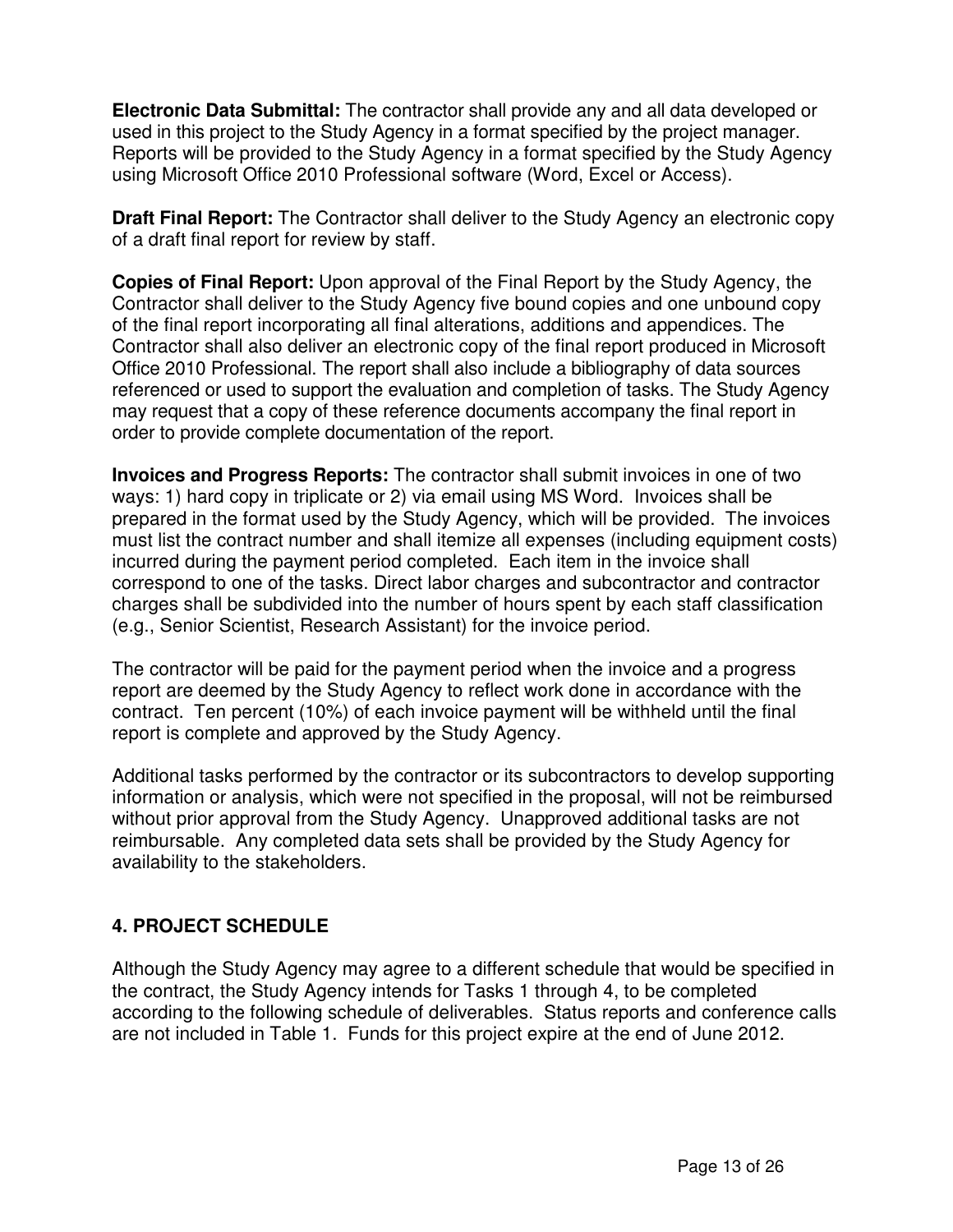| <b>Action/Work Product</b>                  | <b>Date</b>     |  |
|---------------------------------------------|-----------------|--|
| Release of RFP                              | June 21, 2011   |  |
| Proposal Deadline                           | July 8, 2011    |  |
| <b>Contractor Selection</b>                 | July 19, 2011   |  |
| <b>Contract Development</b>                 | July 26, 2011   |  |
| <b>Contract Approval</b>                    | August 18, 2011 |  |
| Kickoff Meeting (Task 1)                    | TBD             |  |
| Final work plan (Task 1)                    | TBD             |  |
| Draft Task 2 findings and Technical         | TBD             |  |
| <b>Formulation Document</b>                 |                 |  |
| Task 3a Completion (System Design) and      | <b>TBD</b>      |  |
| Final Task 2 Plan for Field Data Collection |                 |  |
| or Surveys, if needed.                      |                 |  |
| Task 2 and Task 3b Completion (System       | TBD             |  |
| Dev.)                                       |                 |  |
| <b>Task 3c Completion</b>                   | <b>TBD</b>      |  |
| Task 3 (all) Completion (System             | TBD             |  |
| Implementation & Documentation)             |                 |  |
| Task 4 Draft Report                         | Early May 2012  |  |
| <b>Study Agency Review of Draft Report</b>  | Late May 2012   |  |
| <b>Final Task 4 Report</b>                  | June 15, 2012   |  |

### **Table 1: Project Schedule and Deliverables**

### **5. BUDGET**

Costs will be a factor in evaluating proposals responding to this RFP. Proponents are directed to provide task-related costs in their proposal budget summary rather than a lump sum bid. Proposals will be evaluated both by comparison of cost for comparable tasks as well as projected total cost. The Study Agency's review committee is authorized to consider the comprehensiveness of proposed efforts as well as total cost to provide reasonable comparisons of the responses. All evaluation criteria are described in Section 10.2.

The budget for this project is \$250,000. The budgeted amount is available to the contractor for research, analysis, coordination, teleconferences, meetings, report writing, subcontractors, and all other efforts undertaken by the contractor for this project.

The proponent's costs must be itemized by the following categories:

**Task**: List a total cost per sub-task. The Study Agency reserves the right to remove tasks as deemed necessary to remain within budget.

**Labor**: List an hourly labor rate for each assigned principal and technical specialist. The rate quoted must include labor, general, administrative, and overhead costs.

**Subcontractor Costs**: Identify subcontractors by name, list their cost per hour or per day, and the number of hours or days their services will be used.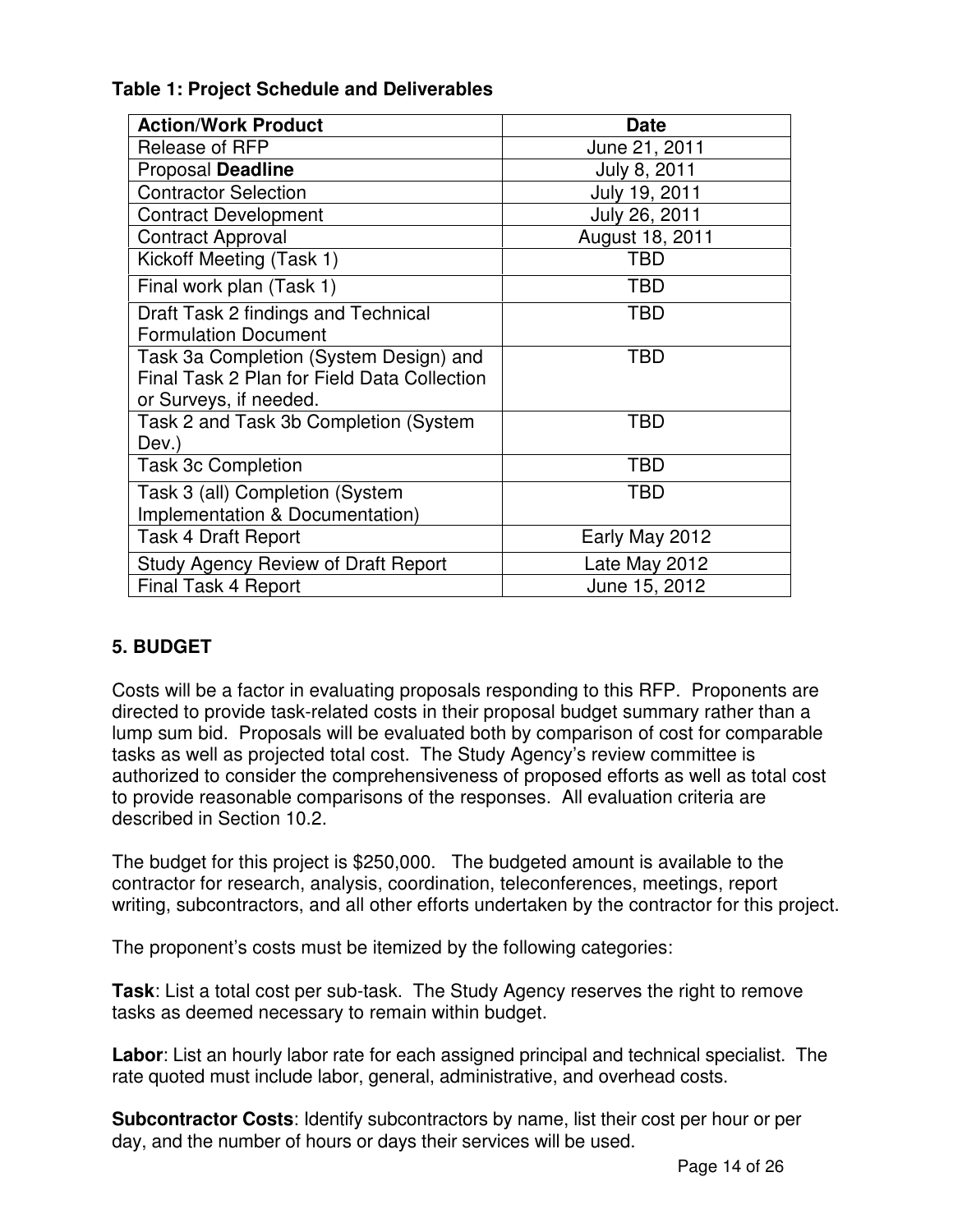**Travel Costs**: Identify estimated travel costs, including the number of trips required, destinations, and approximate costs of travel. Travel costs are reimbursed at prevailing rates for the contracting company or rates approved by the Study Agency, whichever is lower, unless negotiated otherwise.

#### **Miscellaneous Costs**: If any.

Total cost must be clearly indicated in the Costs of Proposal section of the proposal.

It is expected that general overhead and administrative costs are included in the hourly rate for labor. It will be assumed that all contingencies and/or anticipated escalations are included. No additional funds will be paid above and beyond the contracted amount for the services specified in the proposal. If the Study Agency determines a need for additional tasks or services not included in the proposal, the contract may be amended by agreement of both parties to include additional tasks and related costs.

### **6. REQUIRED QUALIFICATIONS**

The selected proponent shall have demonstrated extensive experience and expertise in the following areas:

- Knowledge, experience, and expertise in ag-specific variables that may influence regional agricultural emissions and activities in the future including sector growth, land use changes, water availability, climate change, economics and government policies;
- Knowledge, experience, and expertise in developing emission inventories;
- Knowledge, experience, and expertise in emission model development and gridded emissions processing;
- Knowledge, experience, and expertise in computer systems and data processing software used for emissions inventory processing, including large databases and Geographic Information Systems;
- Knowledge and experience in handling large amounts of data;
- Knowledge of analytical and quality assurance techniques;
- Collaborative and consensus-building experience working with public-private stakeholder groups similar to the stakeholder groups that will be involved in this project;
- Excellent working relationships with government agencies and the agricultural sector;
- Skill in preparing clear reports; and
- Excellent technical writing skills.

Contractor must demonstrate the ability and resources to produce the deliverables requested in this RFP. The Study Agency reserves the right to reject any proposal deemed non-responsive to the RFP, not responsible, and/or not reasonable.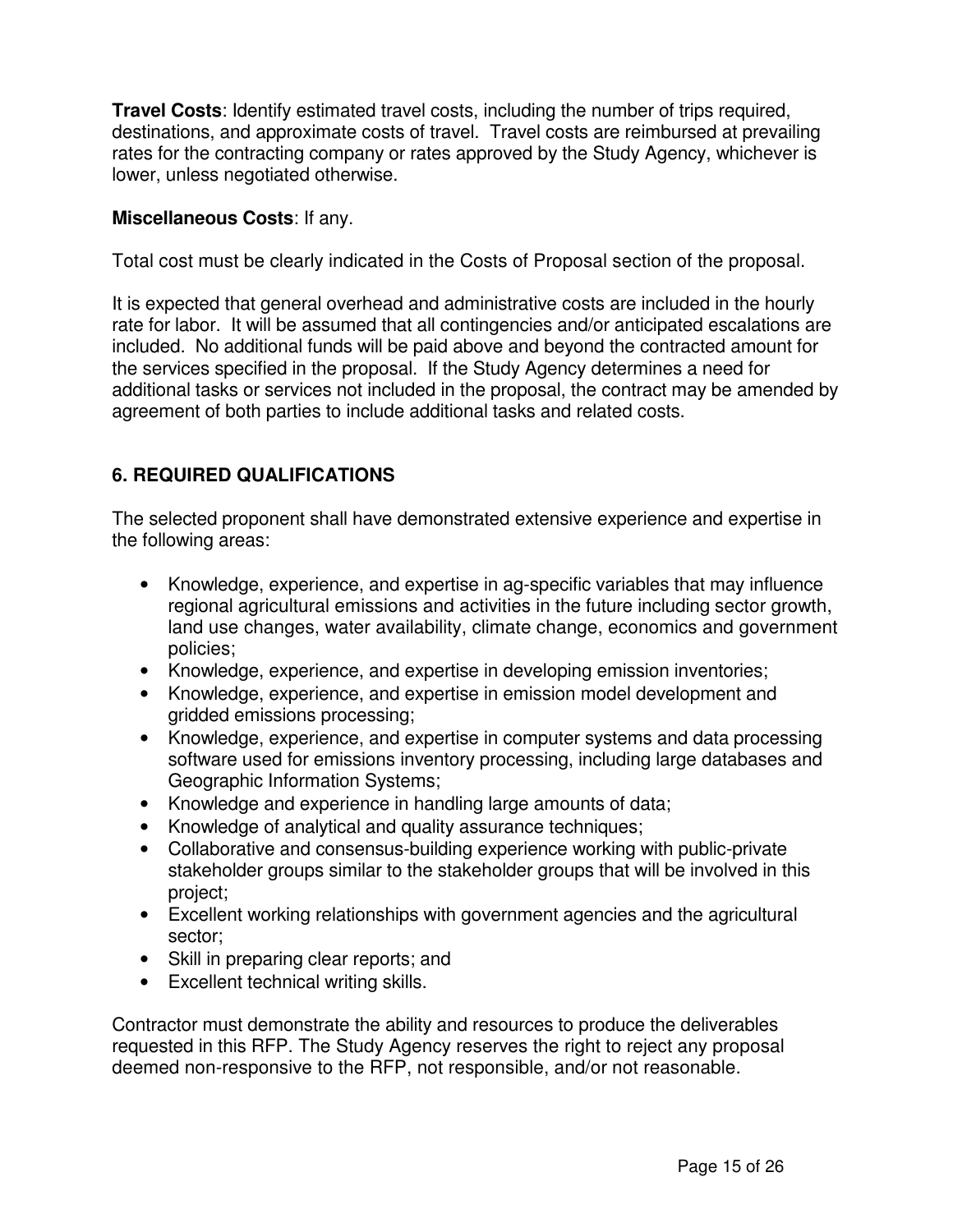### **Excluded Parties List System (EPLS)**

The Excluded Parties List System (EPLS) is a central registry that contains information regarding entities debarred, suspended, proposed for debarment, excluded, or otherwise declared ineligible from receiving Federal contracts. Access to the EPLS is available at http://www.epls.gov. An Offeror or any individual identified in the solicitation that appear in EPLS are not eligible for award of a contract.

#### **Verification of Federal Debarment List**

For all procurements utilizing federal funds, buyers must verify prior to award that the intended awardee does not appear on the federal debarment list. The Excluded Parties List System (EPLS) website, http://www.epls.gov/, includes information regarding entities debarred, suspended, proposed for debarment, excluded or disqualified under the nonprocurement common rule, or otherwise declared ineligible from receiving Federal contracts, certain subcontracts, and certain Federal assistance and benefits. If the intended awardee appears on the list, they are ineligible to receive the award.

#### **Bidder Requirements**

The bidder certifies by signing the signature page of the original copy of the submitted proposal and any amendment signature page(s) that the bidder is not presently debarred, suspended, proposed for debarment, declared ineligible, voluntarily excluded from participation, or otherwise excluded from or ineligible for participation under federal assistance programs. The bidder should complete and return the attached certification regarding debarment, etc., i.e. Exhibit A, with their bid. This document must be satisfactorily completed prior to award of the contract.

### **7. PROJECT DIRECTION**

#### **7.1. Management**

This project is part of the Central California Ozone Study (CCOS). CCOS is a largescale program involving many sponsors and participants. Three entities are involved in the overall management of CCOS. First, the San Joaquin Valleywide Air Pollution Study Agency, a joint powers agency formed by the eight counties in the San Joaquin Valley, directs the fund-raising and contracting aspects. Second, the Study Agency's Policy Committee comprises four voting blocks: State, local, and federal government, and the private sector, provides guidance on the objectives and funding levels of CCOS projects, and approves all proposals, contracts and reports. Third, the Study Agency's Technical Committee provides overall technical guidance on RFPs, direction and progress of work, contract work statements, and reviews of all technical reports produced from the study. On a day-to-day basis, various staff of the California Air Resources Board (ARB) are responsible for management of CCOS. Staff of SJVUAPCD assist with the coordination of Study Agency Board actions, and the legal and financial management of the Study Agency.

The contractor selected to conduct this work shall report to the Study Agency Project Manager, who will be appointed with the approval of the contract. For the purposes of this project, the staff of the ARB will write and monitor contracts with the participants and will be the primary interface between the contractor, the Policy and Technical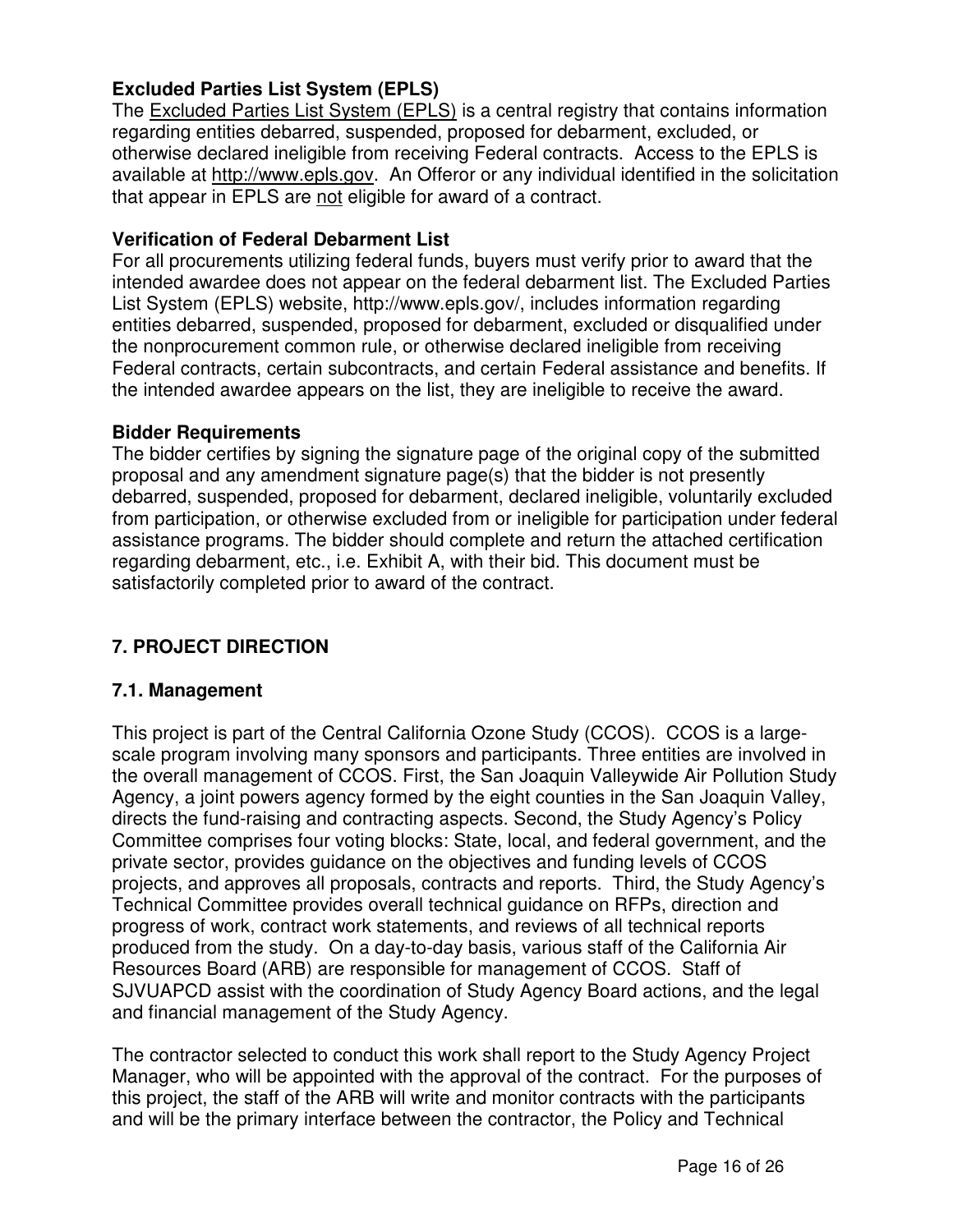Committees, and the Study Agency. Contract performance is not to begin until a contract is fully approved by the San Joaquin Valleywide Air Pollution Study Agency.

## **7.2. Submittal of Results**

All completed files or reports shall be released by the contractor to the appointed Project Manager for distribution and review by the Study Agency. The Study Agency may review any of the results in whole or in part and submit comments or questions to the contractor through the Project Manager. The contractor shall not undertake additional work to address issues raised by this process without the express written approval of the Project Manager.

## **7.3. Reporting Requirements**

The contractor shall deliver brief, written monthly progress reports to the Study Agency Project Manager. Payment to the contractor will not be made until receipt of all scheduled progress reports. The contractor shall deliver to the Project Manager a monthly invoice. With respect to the payment period completed, the invoice shall set forth in detail by task, in accordance with the contract budget and as appropriate, charges for time expended on the analysis, including classification of personnel involved in such time expenditure, and the monthly, weekly, or hourly rates for such personnel, as appropriate. The invoice shall also contain an itemization of all materials used for the analysis, including the purpose of its use and its cost. The contractor shall deliver a draft final and final electronic report in MS Word. The contractor will receive comments on the draft report within 45 days of submission, with revisions in the final report due within 45 days after receipt of review comments. The reporting requirements are in addition to the requirement to transmit all required electronic files related to completion of tasks as previously specified in Sections 2, 3, and 4 of this RFP.

## **7.4. Involved Parties Responsibilities**

The Study Agency provides an independent, collaborative, peer reviewed, scientific approach that is desired to ensure stakeholder confidence in the research and outcomes. Staffs from the ARB, interested local air districts and other interested CCAQS TC members will provide review of draft reports along with guidance for research.

## **8. CONTENTS OF PROPOSALS**

Proposals must be signed by a duly authorized official of the responder and must state that the proposal is valid for a period of not less than ninety (90) days from the date of submittal. The respondents name and address as used in contractual agreements should be provided. The name, address, title, telephone number, fax number and email address of the person(s) authorized to execute agreements and the person(s) acting as principal for conduct of the proposal should be provided.

Information in the proposals shall become public property subject to disclosure under the Public Records Act. Any information included in the proposal which constitutes a trade secret or is otherwise proprietary or confidential should be clearly marked with that designation. Proposals should convey a maximum of technical content related to the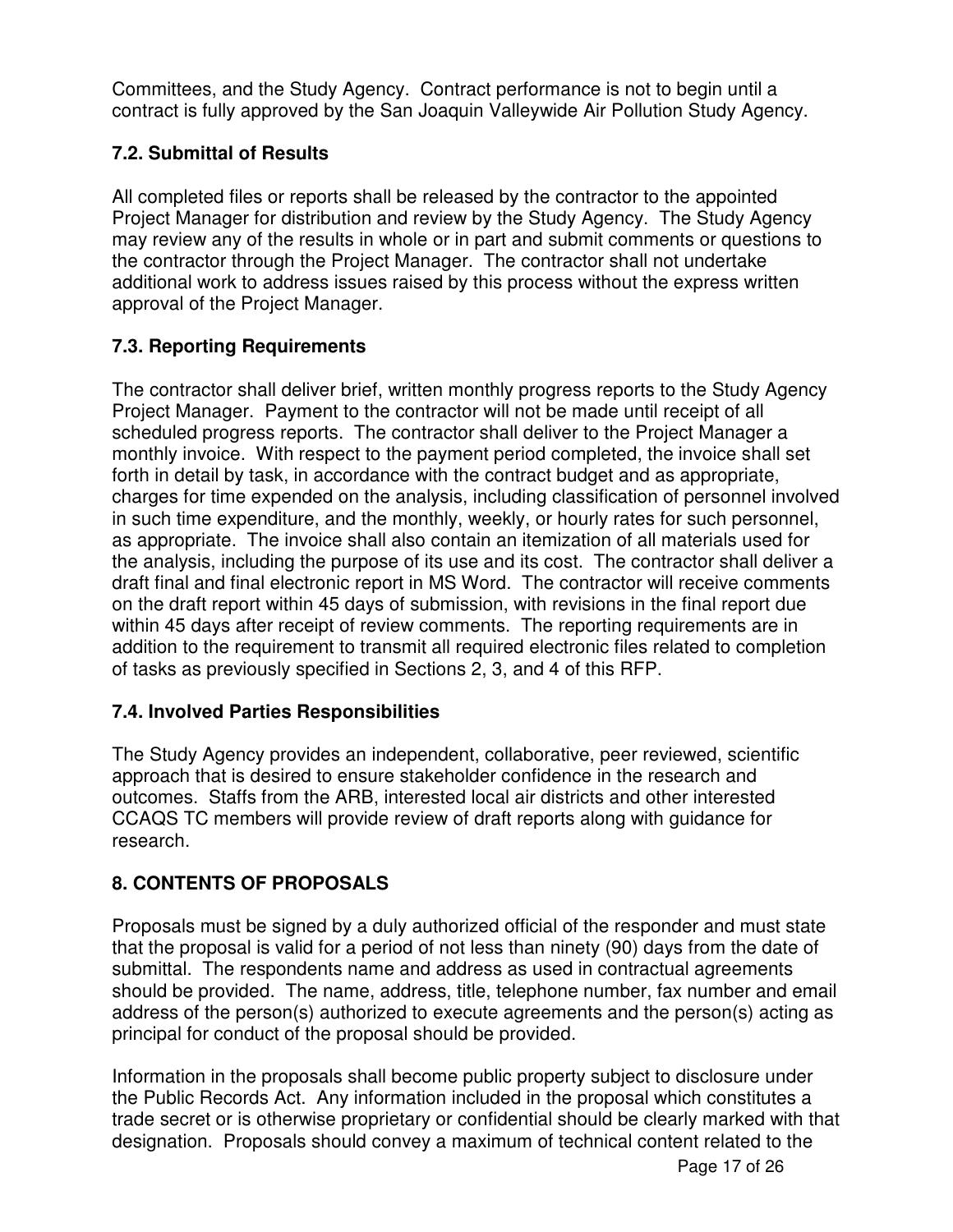relevant task with a minimum of extraneous material. Proposals should convey a high degree of technical understanding and innovation while demonstrating the ability to present complex scientific results to technically qualified decision-makers. The proposal should be clear and concise. The response to the RFP is expected to be brief, with text of the proposed approach to completing the tasks limited to less than 30 pages, not inclusive of qualification information (e.g. attached resumes, etc.), budget summary table and timeline.

The response to the RFP must include:

- 1. Qualifications of the staff of respondent to complete the required tasks.
- 2. Approach to completing tasks identified in Section 3 of this RFP. This portion should include information on the contractor's specific expertise to conduct these tasks and previous experience developing, using and designing similar systems.
- 3. Discussion of any missing tasks identified by the respondent, which respondent proposes to add for fulfillment of Section 3 objectives.
- 4. Estimated timeline for completion of tasks subsequent to contract execution. This estimate may indicate a minimum and maximum reflecting the investigative nature of the field study. Include information on the availability of the respondent and proposed subcontractors during the proposed term. Indicate and explain or justify adjustments to the schedule anticipated by or proposed by respondent.
- 5. Budget for RFP tasks and additional identified tasks. The estimated costs for each task should be provided, as well as hourly billing rates for additional services that may be necessary to complete additional processing identified by the investigative tasks, if authorized for completion by the Study Agency Project Manager.

Submitted proposals must follow the format outlined below and all requested information must be supplied. The submitted proposals shall be limited to 30 pages, single sided or 15 pages, double sided, with 1" margins. The Cover Letter, Table of Contents and Certificate of Eligibility for Federal Funding are not included in the 30 page limit. Proposals shall be printed on white paper and the font shall be black Arial and no smaller than 12 point. Graphics may be in color or black and white. Failure to submit proposals in the required format may result in elimination from proposal evaluation.

**Cover Letter** - Must include the name, address, and telephone number of the company, total field study cost, the name of the contact person for the proposal, and be signed by the person or persons authorized to represent the firm.

**Table of Contents** - Clearly identify material contained in the proposal by section and page number.

**Summary (Section 1)** - State the overall approach to the analysis and objective(s). Demonstrate a clear understanding of the analysis goal. Include total study cost. Provide specific examples of steps to be taken to complete the analysis, as well as measures to assure repeatability, reliability and applicability of analysis.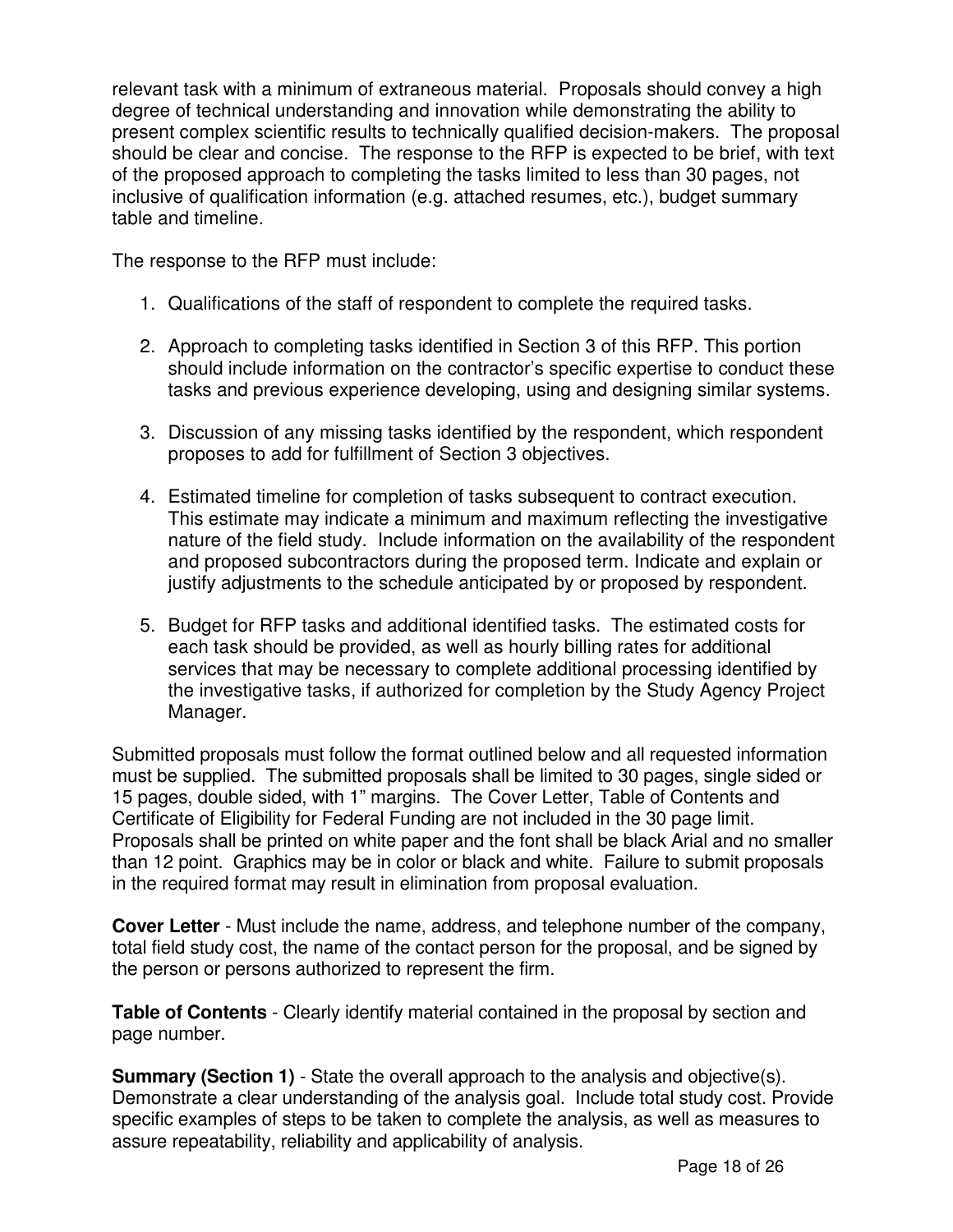**Work Program (Section 2)** - Describe work activities or tasks to be performed including the sequence of activities and a description of methodology or techniques to be used.

**Program Schedule (Section 3)** - Provide projected milestones or benchmarks for major products/reports within the total time allowed.

**Study Organization (Section 4)** - Describe the proposed management structure, analysis procedures, organization of the contracting group, and facilities available.

**Assigned Personnel (Section 5)** - Identify the principals having primary responsibility for conducting the analysis. Discuss their professional and academic backgrounds. Provide a summary of similar work they have previously performed. List the amount of time, on a continuous basis, that each principal will spend on this study. Describe the responsibilities and capacity of the technical personnel involved. Substitution of the project manager and/or lead personnel shall not be permitted without prior written approval of the Study Agency Project Manager.

**Study Agency And ARB/District Resources (Section 6)** - Describe any Study Agency or ARB/District services and staff resources needed to supplement contractor activities to achieve identified objective(s).

**Subcontractors (Section 7)** - If subcontractors are to be used, identify each of them in the proposal. Describe the work to be performed by them and the number of hours or the percentage of time they will devote to the study. Provide a list of their assigned staff, their qualifications, and their relationship to project management, schedule, costs and hourly rates.

**Contractor Capability and References (Section 8)** - Provide a summary of the firm's relevant background experience. Discuss the applicability of each experience to this RFP. Include a brief summary of related studies completed for other parties that are of a similar nature to the work requested by this RFP. (Report examples [see Section 11] can be provided in an attachment).

**Costs of Proposal (Section 9)** - Identify all costs associated with the execution of this RFP. Also attach a Proposal Budget Summary Table similar to the example provided in this RFP (page 21).

**Conflict of Interest (Section 10)** - Identify any actual or potential conflicts of interest resulting from any contractual work performed, or to be performed, for other clients, as well as any such work done, or to be done, by its proposed subcontractors for the proponent. Specifically, proponents must disclose any recent or current contracts with the Study Agency, business entities regulated by the ARB or Districts, and/or any environmental or business interest group. In addition, proponents must disclose any contracts with the Study Agency, public or private entities, which are scheduled to be performed in the future, or which are currently under negotiation. The Study Agency will consider the nature and extent of such work in evaluating the proposal (see Section 10.0 below).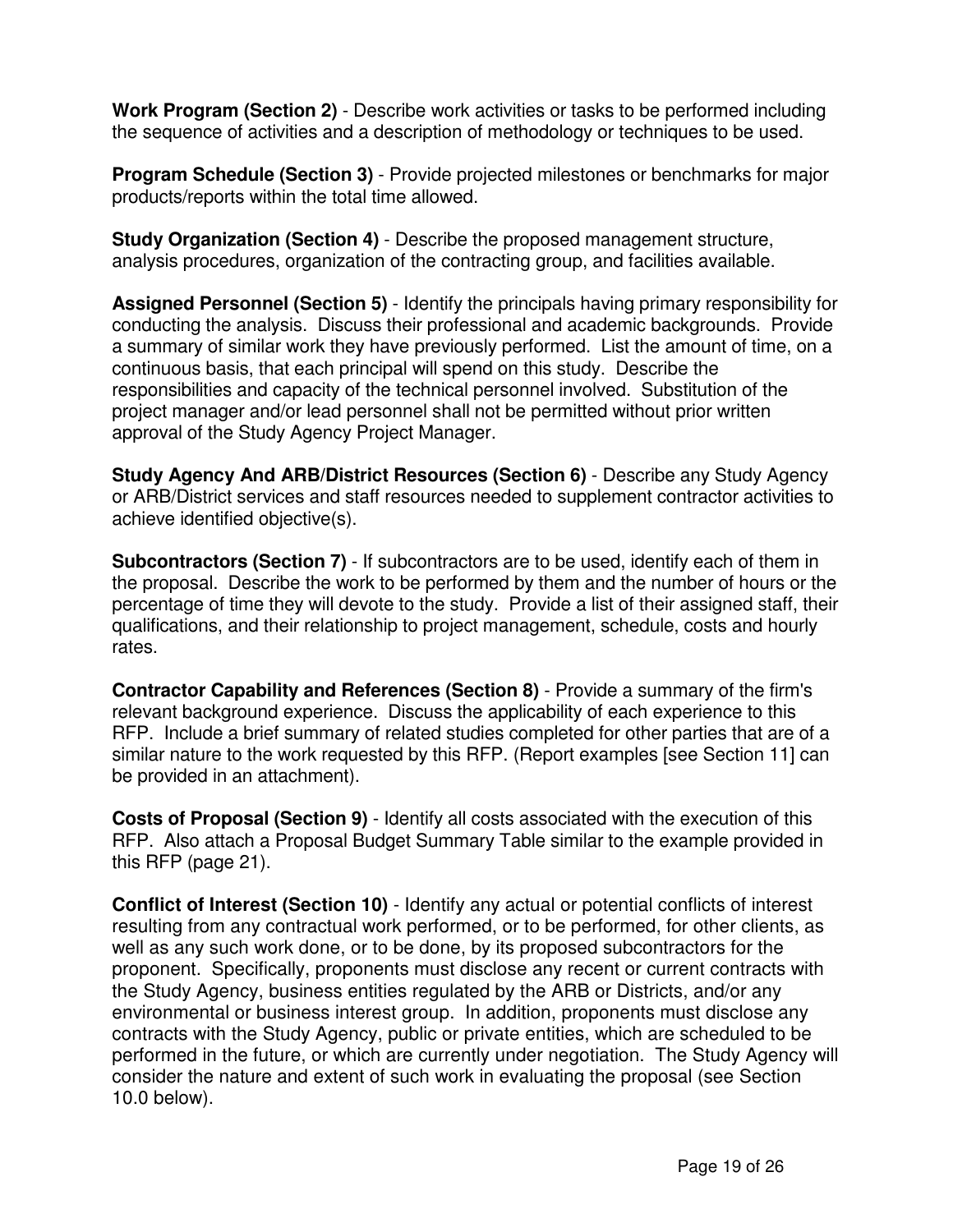**Additional Data (Section 11)** - Attach a copy of any work prepared similar to what is requested in this RFP. Report samples shall not be considered part of the 30-page limitation set for the proposal. Provide other essential data that may assist in the evaluation of this proposal.

**Certificate of Eligibility for Federal Funding (Exhibit A)** - The bidder should complete and return the certification regarding debarment, Exhibit A, with their bid. This document must be satisfactorily completed prior to award of the contract.

**Attachments** – Extensive documentation is discouraged, but attachments for the budget summary table, resumes, and report examples can be included in the proposal. Attached documents are not part of the 30-page limitation.

### **9. SUBMISSION OF PROPOSALS**

All proposals must be submitted according to the specifications set forth in Section 8 – "Contents of Proposal" and this section. Failure to adhere to these specifications may be cause for rejection of proposal.

- 1. Signature All proposals shall be signed by an authorized representative of the proponent.
- 2. Due Date Proposals must be received no later than 5:00 p.m. on July 8, 2011. Late proposals will not be accepted. Any correction or resubmission by the proponent will not extend the submittal due date.
- 3. Delivery Address Proposals must be directed to and received at the address below and should be directed to:

Ms. Nicole Dolney ARB Program Manager California Air Resources Board 1001 "I" Street Sacramento, CA 95814

4. Identification – To accommodate processing and identification of time of receipt, the bidder shall submit the required copies of the proposal in a sealed envelope, plainly marked in the upper left-hand corner with the name and address of the proponent and the words:

"Proposal: Develop an Agricultural Emissions Forecasting Tool for the San Joaquin Valley Region

5. Electronic Copy (Compact Disc, read-only-memory) - The bidder shall also submit an electronic copy of the proposal in Microsoft Word. The electronic copy shall be emailed to ndolney@arb.ca.gov.

Grounds For Rejection - A proposal may be immediately rejected if: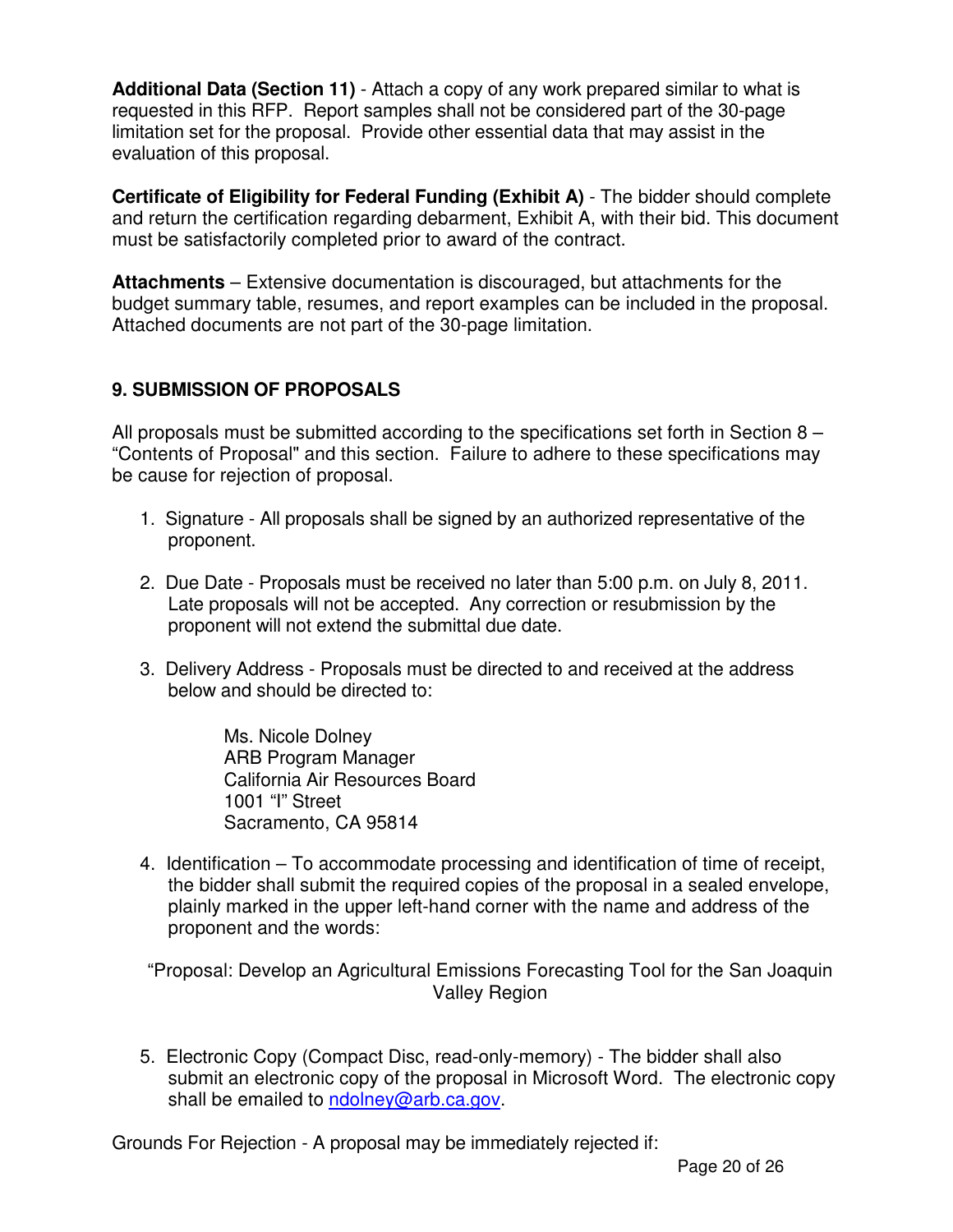- It is received at any time after the exact due date and time set for receipt of proposals;
- It is not prepared in the format prescribed; or
- It is not signed by an individual authorized to represent the firm.

Once submitted, proposals, including the composition of the contracting team, cannot be altered without prior written consent of the Study Agency. All proposals shall constitute firm offers and may not be withdrawn for a period of ninety (90) days following the last day to accept proposals. All proposals become the property of the Study Agency. The Study Agency reserves the right to reject all proposals and make no awards.

## **10. PROCESS**

### **10.1. Addenda and Supplements to the RFP**

The Study Agency may modify the RFP and/or issue supplementary information or guidelines relating to the RFP during the proposal preparation period. In the event that it becomes necessary to revise any part of this RFP or if additional information is necessary to enable the responder to make adequate interpretation of the provisions of this RFP, a supplement to the RFP will be provided to each responder.

### **10.2. Evaluation Criteria for Qualification for Respondents**

Proposals will be rated on the following key factors:

- 1. Proponent's ability and expertise to perform requested services in the RFP. Provide a brief statement of qualifications of the proposed participants and a description of the duties they will perform, including a specific discussion of relatively recent study experience. Greater detail may be incorporated by reference to a corporate website (preferred) or as a standard package. Extensive corporate experience is not as important as the qualifications of the principals who will be dedicated to the proposed task.
- 2. Extent of proposed action to meet the goals of the RFP
- 3. Timeliness of proposed schedule for completion of tasks
- 4. Comparison of cost, considering extent of proposed actions and schedule expediency.

### **10.3. Proposal Evaluation and Contractor Selection Process**

The Study Agency will evaluate all proposals to determine responsiveness to the RFP. Participating ARB and district staffs and members of the Technical Committee will evaluate all responses to the RFP received in accordance with the required deadline and instructions, to ensure the requirements for this project will be satisfied, and will recommend a contractor for approval by the Policy Committee. Failure to adhere to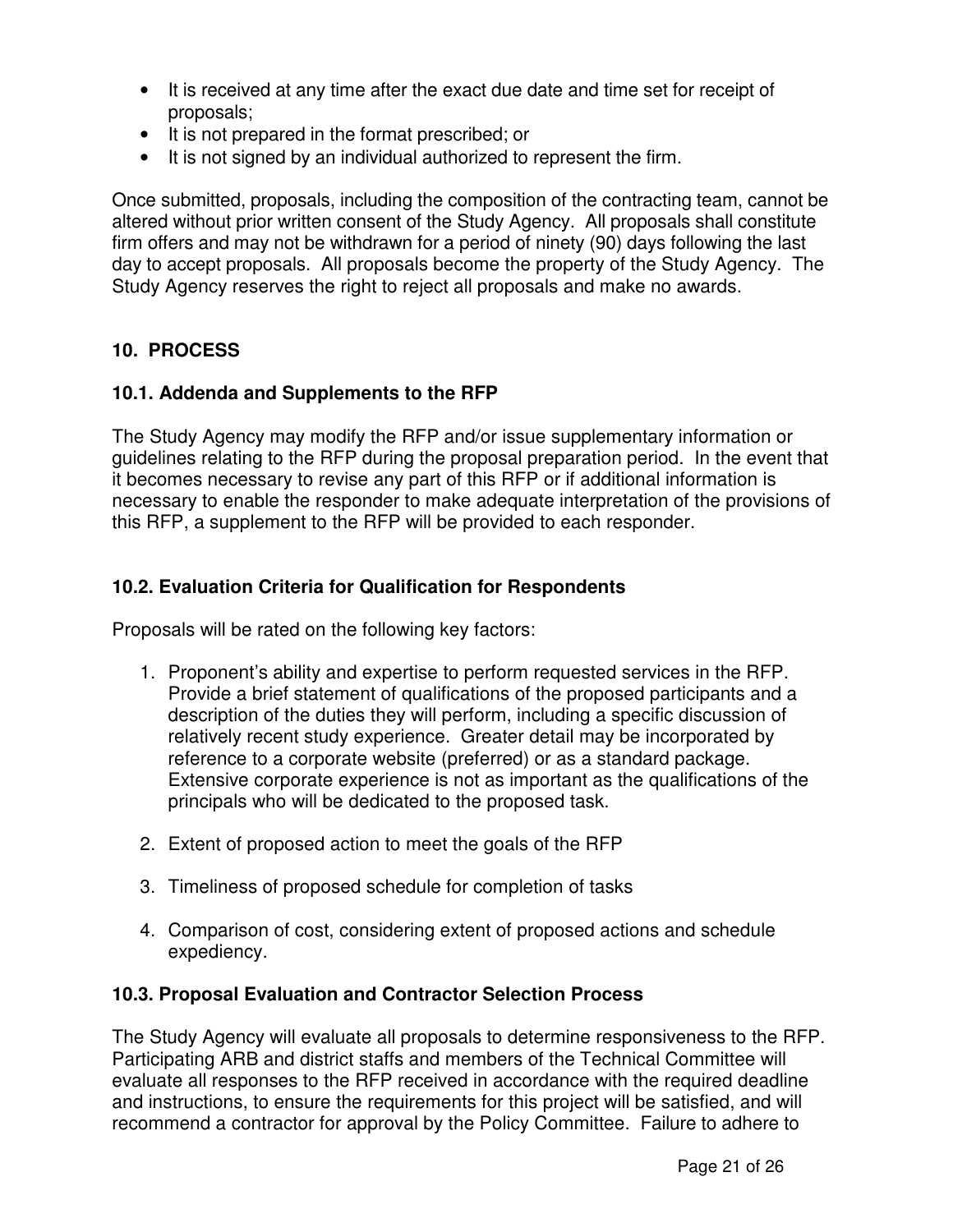specifications in this RFP may be cause for rejection of the proposal. The Technical Committees, ARB, participating districts, Policy Committee and Study Agency retain the right to reject all proposals and conduct direct negotiations with a selected contractor if all proposals are considered to be substantially nonresponsive to key issues.

Proposal evaluation criteria will include:

- 1. Cost of proposal;
- 2. Clarity and thoroughness of proposal;
- 3. Presentation, including good organization, formatting, and a minimum of grammatical errors;
- 4. Thoroughness and appropriateness of the proposed work program;
- 5. Innovation in approach to work tasks;
- 6. Previous performance and experience with similar projects, especially emissions model development and collaboration with agricultural stakeholders;
- 7. Working relationships with government agencies and agricultural stakeholders.

During the selection process, the Study Agency may interview proponents with scores above a natural break, for clarification purposes only. No new material will be permitted at this time.

A contract will be awarded to the proponent with an acceptable proposal based on cost effectiveness and the criteria described in this section. The selection of proponent, final study budget and award of contract are subject to approval by the Policy Committee and the San Joaquin Valleywide Air Pollution Study Agency Governing Board. The Study Agency may choose not to award this contract if submitted proposals are not deemed acceptable to the Study Agency. All proponents will be notified of the results by letter.

### **10.4. Contract Negotiation and Approval**

Contract negotiation will be conducted after approval of contractor selection by the Policy Committee. All agreements must be approved and executed by the Study Agency. Standard contract language is available for advance review by request to the Program Manager.

Government Code Section 1090 generally prohibits a public official from being financially interested in a contract which he or she has made or participated in an official capacity. Under certain circumstances, persons who perform work pursuant to a contract with a government agency may be subject to the restrictions of Government Code Section 1090. With respect to the CCOS, this means that based on participation in the planning of the Study, certain consultants are precluded from participating in all or some of the post-planning contracts. This preclusion would apply to these consultants as either a prime contractor or a subcontractor. In most cases, whether a particular consultant is eligible to bid will depend on an analysis of all of the circumstances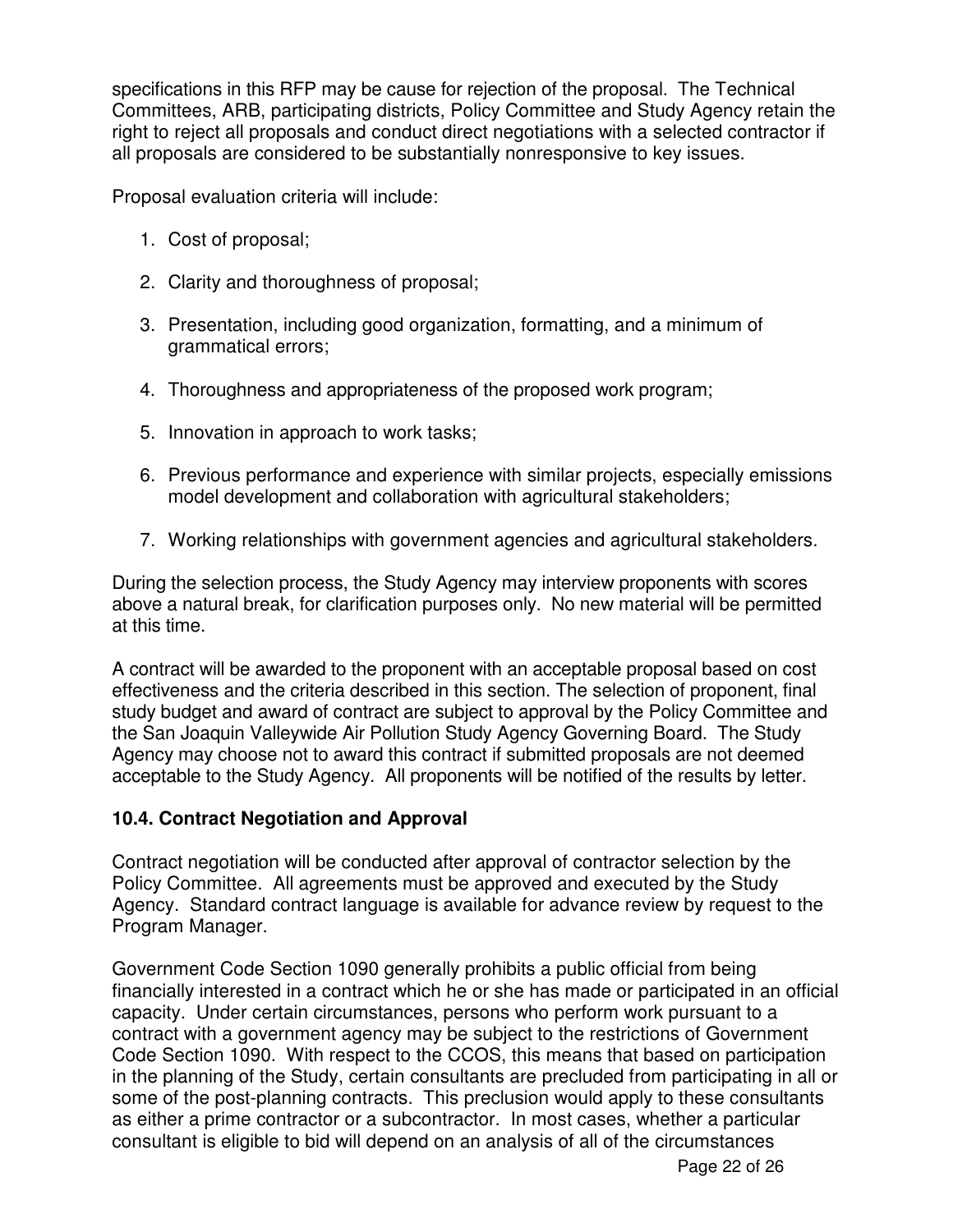surrounding the consultant's earlier participation in the CCOS and the work that the consultant now proposes to perform. Any response to this RFP which includes a paid participant who is ineligible based on Government Code Section 1090 will be rejected during the review of the proposals.

Questions concerning the eligibility of a potential bidder must be directed to the Study Agency attorney at the address provided below prior to the preparation of a proposal.

General Counsel San Joaquin Valleywide Air Pollution Study Agency San Joaquin Valley Unified Air Pollution Control District 1990 East Gettysburg Avenue Fresno, CA 93726

### **11. INSURANCE**

The contractor shall provide insurance in coverage and amount acceptable to the Study Agency. The Study Agency will require that any contractor prior to endorsement of a contract meet the following insurance requirements for this field study.

Without limiting Study Agency's right to obtain indemnification from Contractor or any third parties, the Contractor, at its sole expense, shall maintain in full force and effect throughout the term of this Agreement the following insurance policy(s):

- 1. Liability insurance for bodily injury, including automobile liability, with limits of coverage of not less than Five Hundred Thousand Dollars (\$500,000) each person and One Million Dollars (\$1,000,000) each occurrence; and
- 2. Liability insurance for property damage with limits of coverage not less than Fifty Thousand Dollars (\$50,000) each occurrence; and
- 3. Workers compensation insurance in accordance with the California Labor Code; and
- 4. Commercial general liability insurance with minimum limits of coverage of not less than One Million Dollars (\$1,000,000) per occurrence.

The foregoing insurance policy(s) shall not be canceled, reduced, or changed without a minimum of thirty (30) calendar days advance, written notice given to Study Agency.

Prior to performing its obligations under this Agreement, the contractor shall provide the Study Agency with a certificate of insurance from an insurer acceptable to Study Agency as evidence of complying with the insurance requirements described above.

## **12. DATA OWNERSHIP AND PUBLICATION**

The Study Agency shall have the right, at reasonable times during the project, to inspect and reproduce any data received, collected, produced, or developed by the contractor.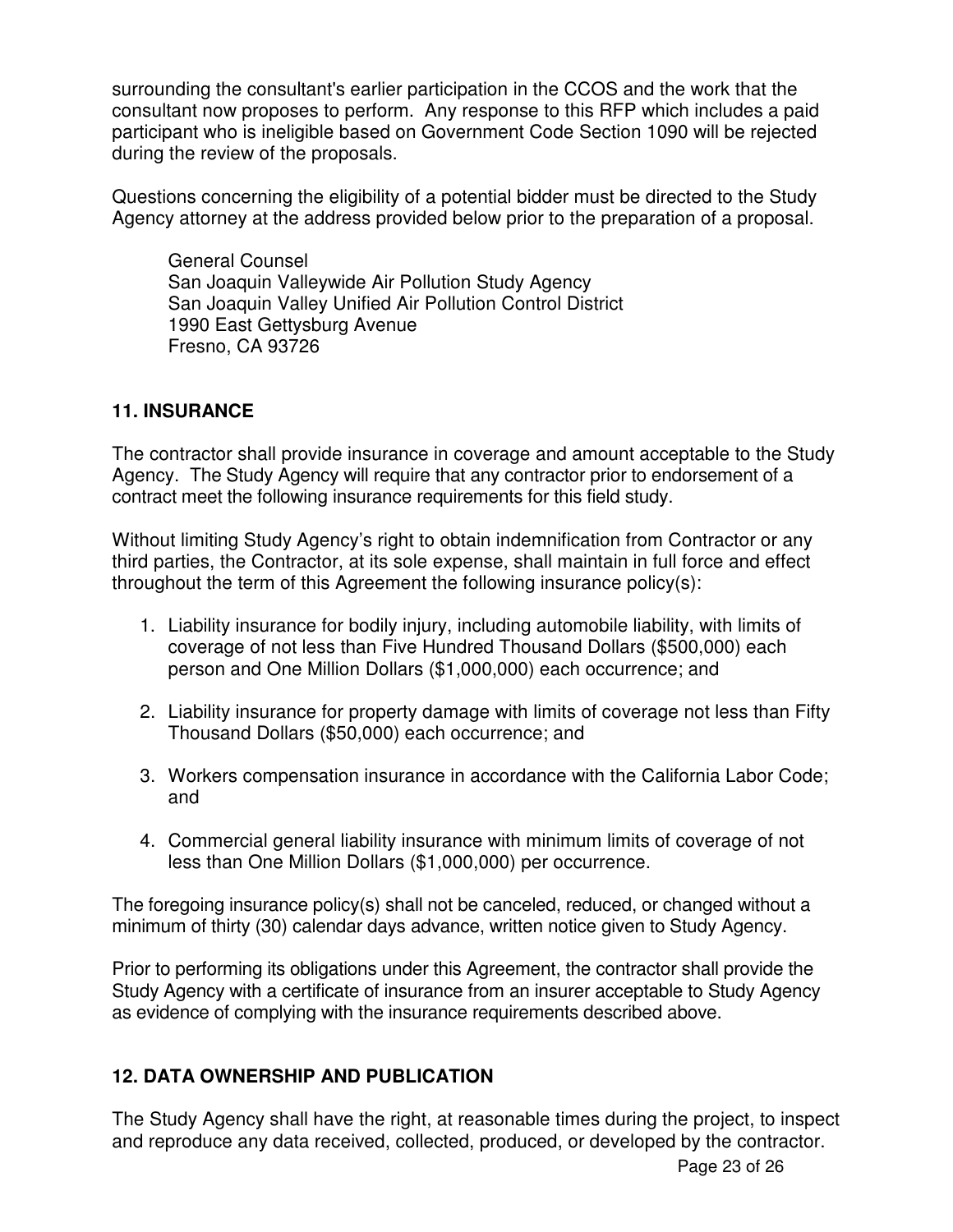No reports, professional papers, information, inventions, improvements, discoveries, or data obtained, prepared, assembled, or developed by contractor shall be released or made available (except to the Study Agency) without prior, express written approval from the Project Manager. At the completion of the project, the contractor shall provide the Study Agency all data developed through conduct of the project that is in its possession. All data which is received, collected, produced, or developed from conduct of the project shall become the exclusive property of the Study Agency; however, the contractor shall be allowed to retain a copy of any non-confidential data received, collected, produced, or developed by the contractor. Should the contractor subsequently include data collected in this project for other evaluations and publications, the Study Agency would appreciate a notification of publication and/or a copy of the article or manuscript published.

### **13. CONFIDENTIAL INFORMATION**

All responsible proposals received by the Study Agency are public records available for review by the public after the selection process is completed. Proposals containing information the bidder requires to be kept confidential will be rejected as nonresponsive.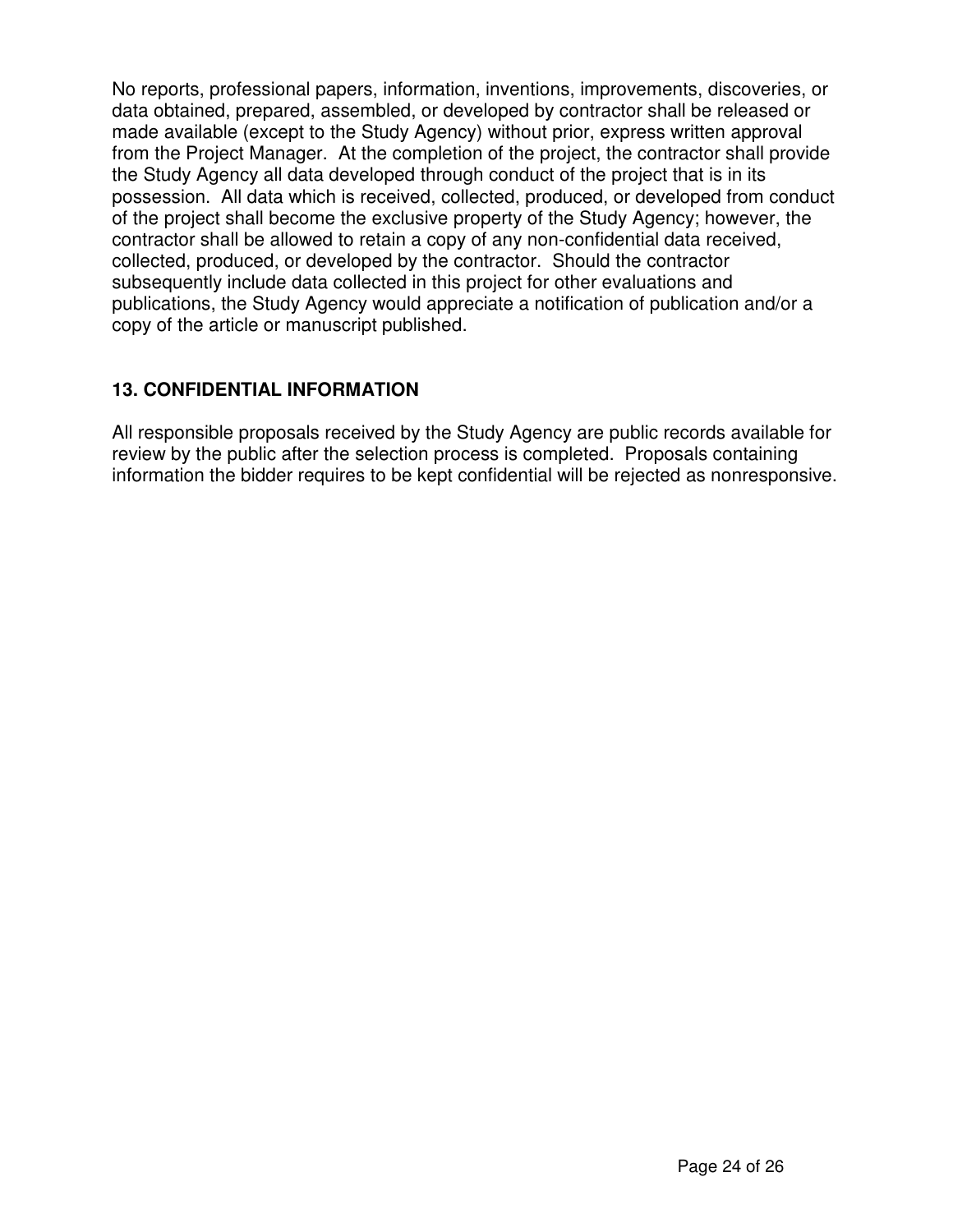## EXHIBIT A

#### Certification Regarding Debarment, Suspension, Ineligibility and Voluntary Exclusion Lower Tier Covered Transactions

This certification is required by the regulations implementing Executive Order 12549, Debarment and Suspension, 29 CFR Part 98 Section 98.510, Participants' responsibilities. The regulations were published as Part VII of the May 26, 1988, Federal Register (pages 19160-19211).

(1) The prospective recipient of Federal assistance funds certifies that neither it nor its principals are presently debarred, suspended, proposed for debarment, declared ineligible, or voluntarily excluded from participation in this transaction by any Federal department or agency.

(2) Where the prospective recipient of Federal assistance funds is unable to certify to any of the statements in this certification, such prospective participant shall attach an explanation to this proposal.

Name and Title of Authorized Representative

Signature **Example 20** and the set of the set of the Date of the Signature  $\Box$